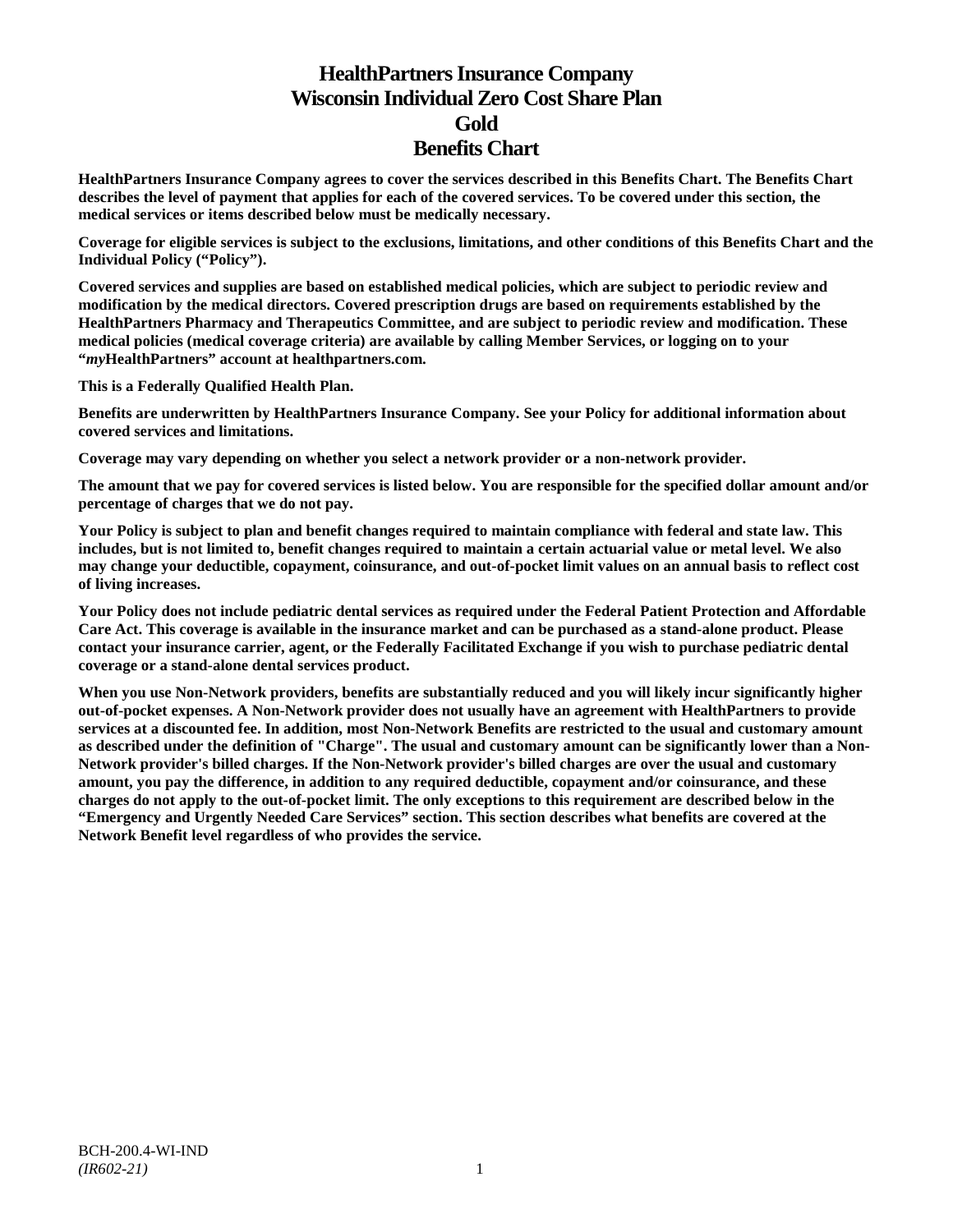# **These definitions apply to the Benefits Chart. They also apply to your Policy.**

| <b>Biosimilar Drug:</b> | A prescription drug, approved by the Food and Drug Administration (FDA), that the FDA has<br>determined is biosimilar to and interchangeable with a biological brand name drug. Biosimilar<br>drugs are not considered generic drugs and are not covered under the generic drug benefit.                                                                                                                                                                                                                                                                                                                                     |
|-------------------------|------------------------------------------------------------------------------------------------------------------------------------------------------------------------------------------------------------------------------------------------------------------------------------------------------------------------------------------------------------------------------------------------------------------------------------------------------------------------------------------------------------------------------------------------------------------------------------------------------------------------------|
| <b>Brand Name Drug:</b> | A prescription drug, approved by the Food and Drug Administration (FDA), that is manufactured,<br>sold or licensed for sale under a trademark by the pharmaceutical company that originally<br>researched and developed the drug. Brand name drugs have the same active-ingredient formula as<br>the generic version of the drug. However, generic drugs are manufactured and sold by other drug<br>manufacturers and are generally not available until after the patent on the brand name drug has<br>expired. A few brand name drugs may be covered at the generic benefit level if this is indicated on<br>the formulary. |
| <b>Calendar Year:</b>   | This is the 12-month period beginning 12:01 A.M. Central Time, on January 1, and ending 12:00<br>A.M. Central Time of the next following December 31.                                                                                                                                                                                                                                                                                                                                                                                                                                                                        |
| Charge:                 | For covered services delivered by a network provider, this is the provider's discounted fee for a<br>given medical/surgical service, procedure or item.                                                                                                                                                                                                                                                                                                                                                                                                                                                                      |
|                         | For covered services delivered by non-network providers, a contracted rate may apply if such<br>arrangement is available to HealthPartners.                                                                                                                                                                                                                                                                                                                                                                                                                                                                                  |
|                         | For the Usual and Customary Charge for covered services delivered by non-network providers,<br>our payment is calculated using one of the following options to be determined at HealthPartners'<br>discretion: 1) a percentage of the Medicare fee schedule; 2) a comparable schedule if the service is<br>not on the Medicare fee schedule; or 3) a commercially reasonable rate for such service.                                                                                                                                                                                                                          |
|                         | The Usual and Customary Charge is the maximum amount allowed that we consider in the<br>calculation of the payment of charges incurred for certain covered services. You must pay for any<br>charges above the usual and customary charge, and they do not apply to the out-of-pocket limit.                                                                                                                                                                                                                                                                                                                                 |
|                         | A charge is incurred for covered ambulatory medical and surgical services, on the date the service<br>or item is provided. A charge is incurred for covered inpatient services, on the date of admission to<br>a hospital. To be covered, a charge must be incurred on or after your effective date and on or<br>before the termination date.                                                                                                                                                                                                                                                                                |
|                         | Copayment/Coinsurance: The specified dollar amount, or percentage, of charges incurred for covered services, which we do<br>not pay, but which you must pay, each time you receive certain medical services, procedures or<br>items. Our payment for those covered services or items begins after the copayment or coinsurance<br>is satisfied. Covered services or items requiring a copayment or coinsurance are specified in this<br>Benefits Chart.                                                                                                                                                                      |
|                         | For services provided by a network provider:                                                                                                                                                                                                                                                                                                                                                                                                                                                                                                                                                                                 |
|                         | An amount which is listed as a flat dollar copayment is applied to a network provider's discounted<br>charges for a given service. However, if the network provider's discounted charges for a service or<br>item is less than the flat dollar copayment, you will pay the network provider's discounted charge.<br>An amount which is listed as a percentage of charges or coinsurance is based on the network<br>provider's discounted charges, calculated at the time the claim is processed, which may include an<br>agreed upon fee schedule rate for case rate or withhold arrangements.                               |
|                         | For services provided by a Non-Network provider:                                                                                                                                                                                                                                                                                                                                                                                                                                                                                                                                                                             |
|                         | Any copayment or coinsurance is applied to the lesser of the provider's charges or the usual and<br>customary charge for a service.                                                                                                                                                                                                                                                                                                                                                                                                                                                                                          |
|                         | A copayment or coinsurance is due at the time a service is provided, or when billed by the<br>provider. The copayment or coinsurance applicable for a scheduled visit with a network provider<br>will be collected for each visit, late cancellation and failed appointment.                                                                                                                                                                                                                                                                                                                                                 |
|                         |                                                                                                                                                                                                                                                                                                                                                                                                                                                                                                                                                                                                                              |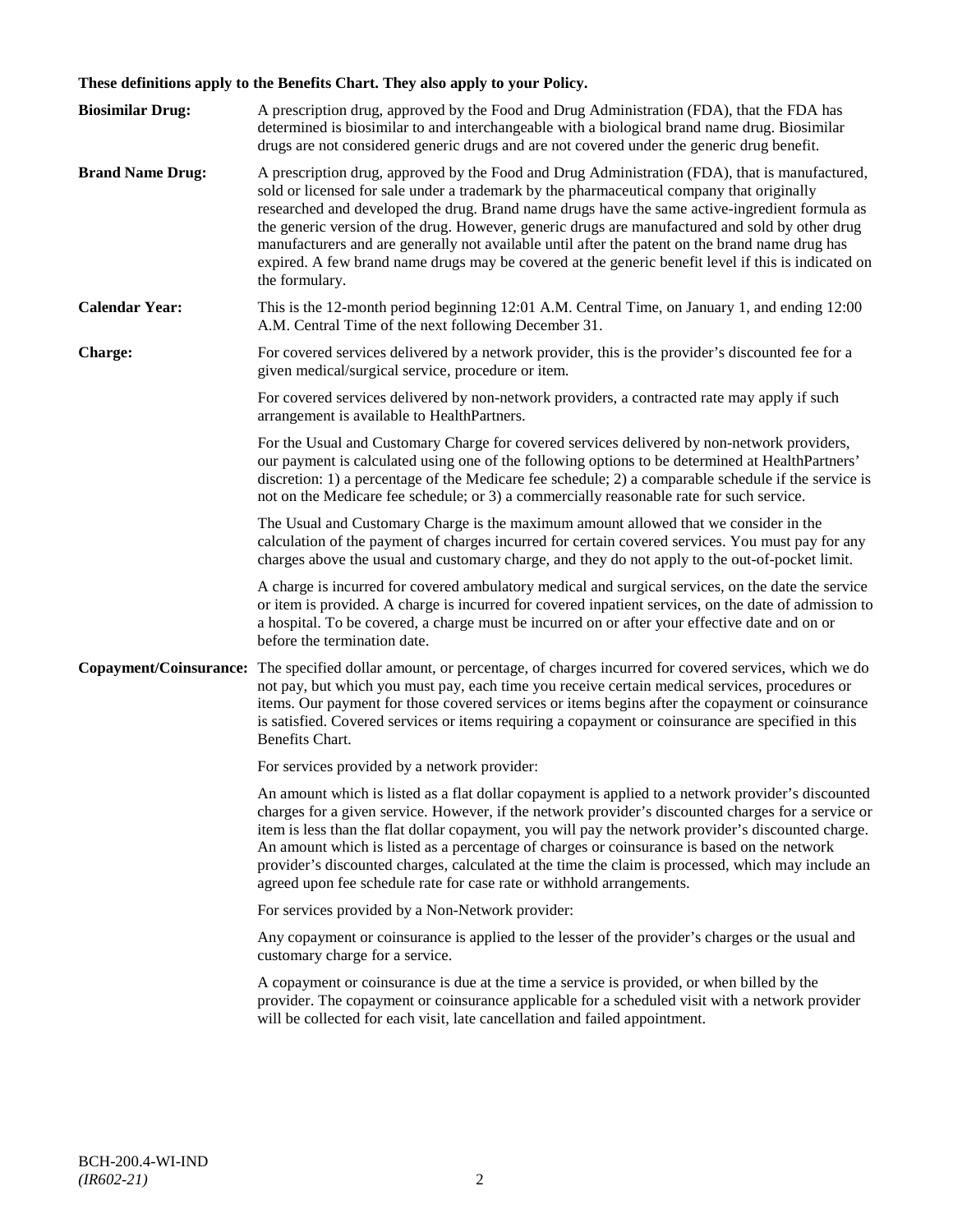| <b>Formulary:</b>           | This is a current list, which may be revised from time to time, of prescription drugs, medications,<br>equipment and supplies covered by us as indicated in this Benefits Chart which are covered at the<br>highest benefit level. Some drugs on the formulary may require prior authorization to be covered<br>as formulary drugs. The formulary, and information on drugs that require prior authorization, are<br>available by calling Member Services, or logging on to your "myHealthPartners" account at<br>healthpartners.com. |
|-----------------------------|---------------------------------------------------------------------------------------------------------------------------------------------------------------------------------------------------------------------------------------------------------------------------------------------------------------------------------------------------------------------------------------------------------------------------------------------------------------------------------------------------------------------------------------|
| <b>Generic Drug:</b>        | A prescription drug, approved by the Food and Drug Administration (FDA), that the FDA has<br>determined is comparable to a brand name drug product in dosage form, strength, route of<br>administration, quality, intended use and documented bioequivalence. Generally, generic drugs<br>cost less than brand name drugs. Some brand name drugs may be covered at the generic drug<br>benefit level if this is indicated on the formulary.                                                                                           |
|                             | <b>Non-Formulary Drug:</b> This is a prescription drug, approved by the Food and Drug<br>Administration (FDA), that is not on the formulary, is medically necessary and is not investigative<br>or experimental or otherwise excluded under your Policy.                                                                                                                                                                                                                                                                              |
| <b>Specialty Drug List:</b> | This is a current list, which may be revised from time to time, of prescription drugs, medications,<br>equipment and supplies, which are typically bio-pharmaceuticals. The purpose of a specialty drug<br>list is to facilitate enhanced monitoring of complex therapies used to treat specific conditions.<br>Specialty drugs are covered by us as indicated in this Benefits Chart. The specialty drug list is<br>available by calling Member Services, or logging on to your "myHealthPartners" account at<br>healthpartners.com. |
| virtuwell:                  | This is an online service that you may use to receive a diagnosis and treatment for certain routine<br>conditions, such as a cold and flu, ear pain and sinus infections. You may access the virtuwell web<br>site at virtuwell.com.                                                                                                                                                                                                                                                                                                  |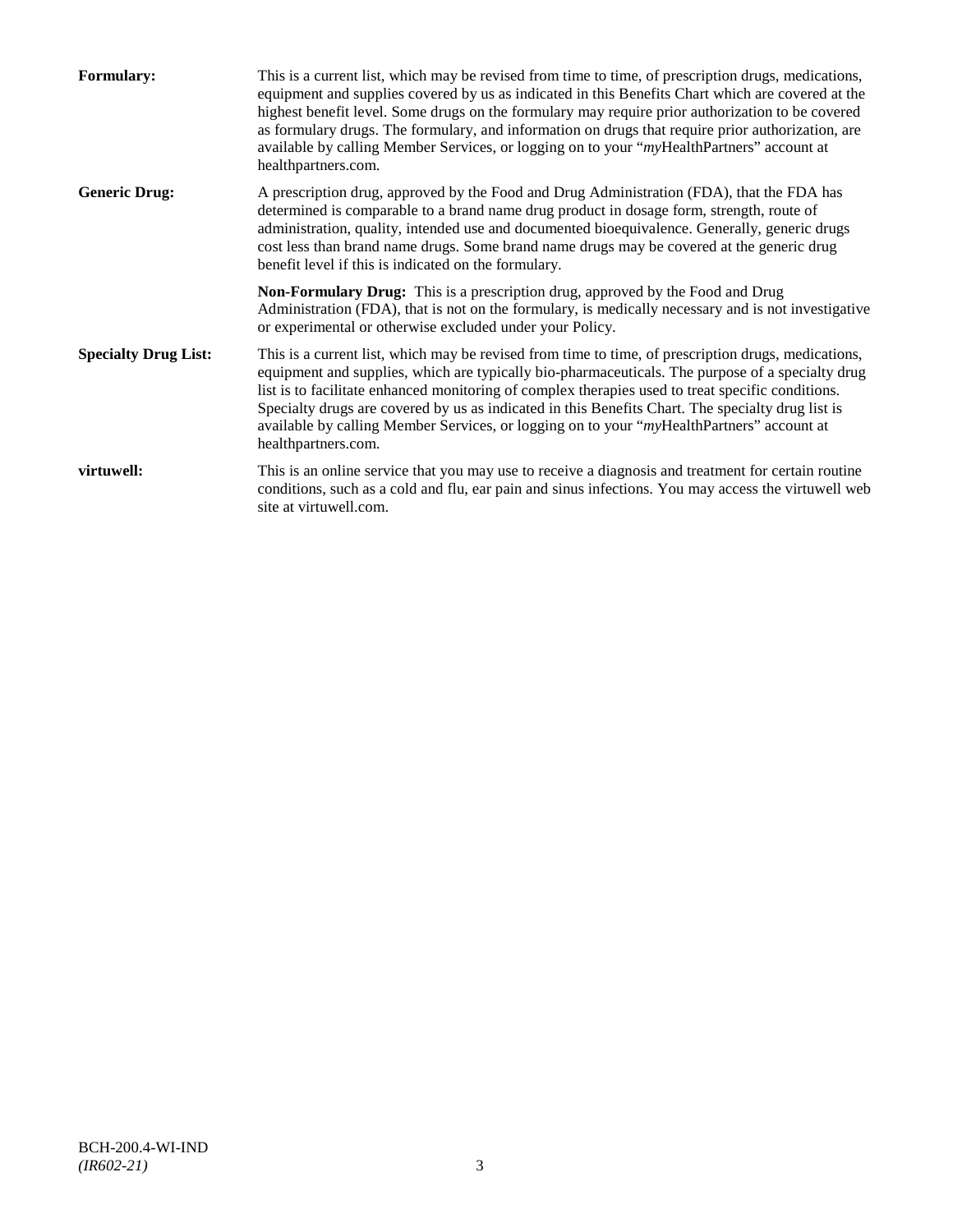# **DEDUCTIBLES AND OUT-OF-POCKET LIMITS**

# **Individual Calendar Year Deductible**

| <b>Network Benefits</b> | <b>Non-Network Benefits</b> |
|-------------------------|-----------------------------|
| None.                   | None.                       |

# **Family Calendar Year Deductible**

| <b>Network Benefits</b> | <b>Non-Network Benefits</b> |
|-------------------------|-----------------------------|
| None.                   | None.                       |

# **Individual Calendar Year Out-of-Pocket Limit**

| <b>Network Benefits</b> | <b>Non-Network Benefits</b> |
|-------------------------|-----------------------------|
| None.                   | None.                       |

# **Family Calendar Year Out-of-Pocket Limit**

| <b>Network Benefits</b> | <b>Non-Network Benefits</b> |
|-------------------------|-----------------------------|
| None.                   | None.                       |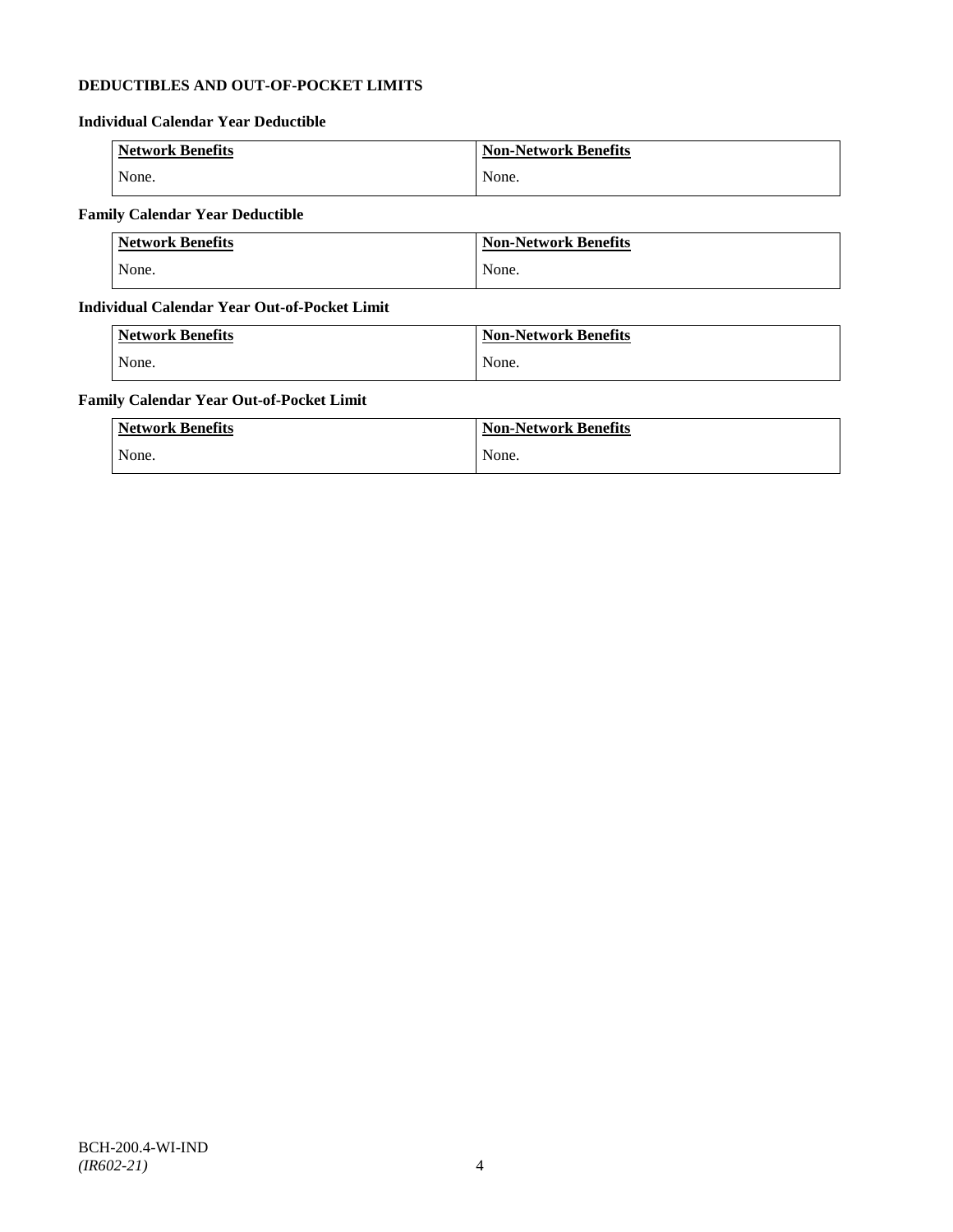# **AMBULANCE AND MEDICAL TRANSPORTATION**

# **Covered Services:**

We cover ambulance and medical transportation for medical emergencies and as shown below.

We also cover medically necessary, non-emergency transportation if it meets our medical coverage criteria.

Covered services are based on established medical policies, which are subject to periodic review and modification by the medical directors. These medical policies (medical coverage criteria) and applicable prior authorization requirements are available by calling Member Services, or logging on to your "*my*HealthPartners" account a[t healthpartners.com.](http://www.healthpartners.com/)

### **Ambulance and Medical Transportation (other than non-emergency fixed wing air ambulance transportation)**

| <b>Network Benefits</b> |                               | Non-Network Benefits  |
|-------------------------|-------------------------------|-----------------------|
|                         | 100% of the charges incurred. | See Network Benefits. |

### **Non-Emergency Fixed Wing Air Ambulance Transportation**

| <b>Network Benefits</b>       | <b>Non-Network Benefits</b>   |
|-------------------------------|-------------------------------|
| 100% of the charges incurred. | 100% of the charges incurred. |

### **Not Covered:**

See "Services Not Covered" in your Policy.

# **AUTISM TREATMENT**

### **Covered Services:**

Your network provider will coordinate the prior authorization process for any autism treatment services. You may call Member Services at 952-967-7540 or toll-free at 1-888-360-0622 if you have any questions or concerns regarding the authorization process.

Please call Member Services at 952-967-7540 or toll-free at 1-888-360-0622 to request authorization for autism treatment services from a Non-Network provider.

We cover prior authorized evidence-based intensive-level and non-intensive-level treatment of autism spectrum disorders (autism disorder, Asperger's syndrome or pervasive development disorder not otherwise specified).

Covered services are based on established medical policies, which are subject to periodic review and modification by the medical directors. These medical policies (medical coverage criteria) are available by calling Member Services, or logging on to your "*my*HealthPartners" account at [healthpartners.com.](http://www.healthpartners.com/)

**Intensive-Level Services for children diagnosed with autism spectrum disorders.** Intensive-level services must begin on or after two years of age and end before nine years of age. Intensive-level services, on average, are services provided for more than 20 hours of treatment per week. (The average number of hours a week is calculated over a 6-month period.)

| <b>Network Benefits</b>                  | <b>Non-Network Benefits</b>              |
|------------------------------------------|------------------------------------------|
| 100% of the charges incurred.            | 100% of the charges incurred.            |
| Limited to 235 visits per calendar year. | Limited to 235 visits per calendar year. |

The maximum number of visits is combined for Network Benefits and Non-Network Benefits.

#### **Intensive-Level Services Lifetime Maximum Benefit**

| <b>Network Benefits</b>                               | <b>Non-Network Benefits</b>                           |
|-------------------------------------------------------|-------------------------------------------------------|
| 4 years of cumulative services under this plan or any | 4 years of cumulative services under this plan or any |
| other plan.                                           | other plan.                                           |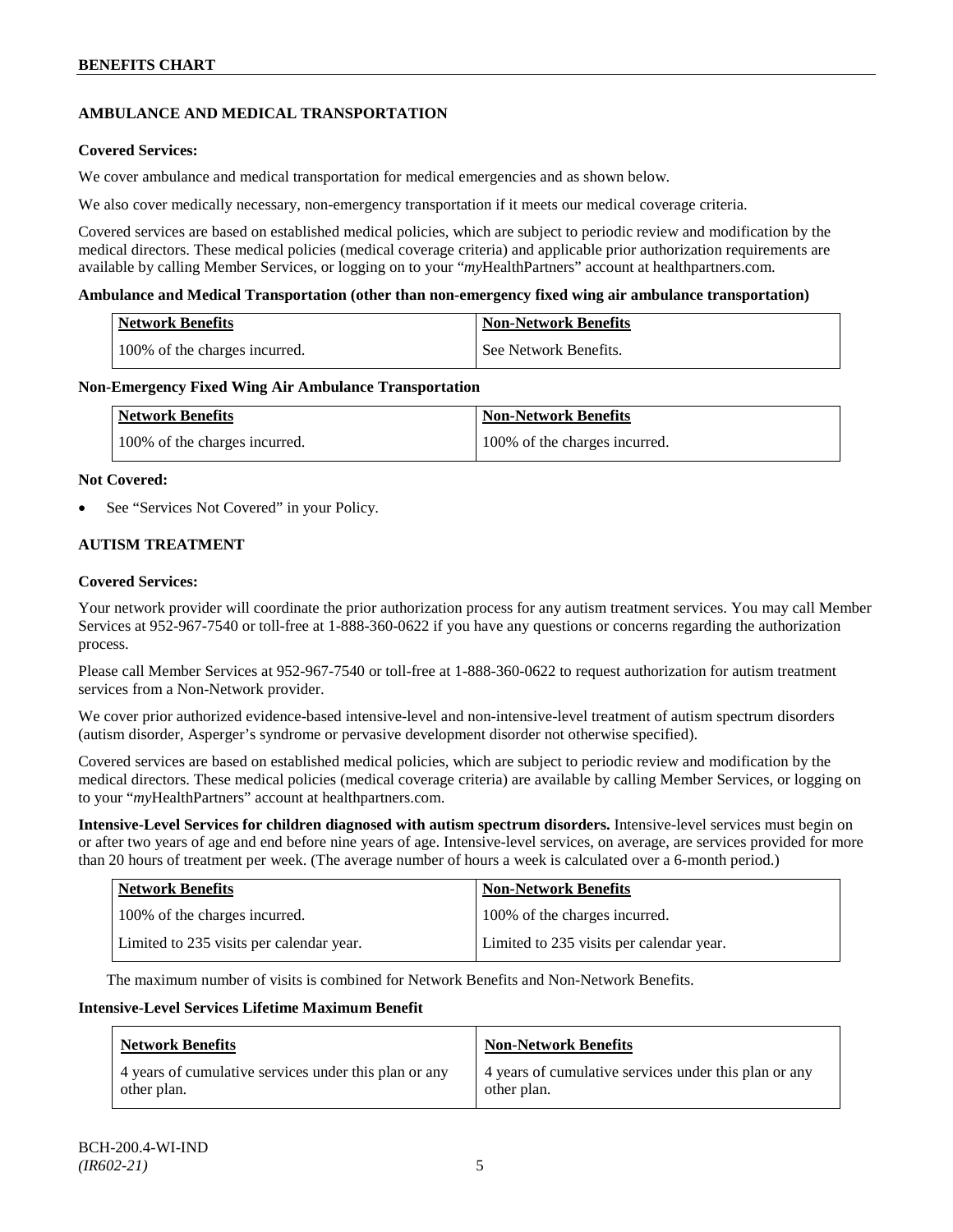# **Non-intensive-Level Services for Insureds diagnosed with autism spectrum disorders**

| Network Benefits                         | <b>Non-Network Benefits</b>              |
|------------------------------------------|------------------------------------------|
| 100% of the charges incurred.            | 100% of the charges incurred.            |
| Limited to 120 visits per calendar year. | Limited to 120 visits per calendar year. |

The maximum number of visits is combined for Network Benefits and Non-Network Benefits.

# **Not Covered:**

See "Services Not Covered" in your Policy.

# **BEHAVIORAL HEALTH SERVICES**

### **Covered Services:**

Covered services are based on established medical policies, which are subject to periodic review and modification by the medical directors. These medical policies (medical coverage criteria) are available by calling Member Services, or logging on to your "*my*HealthPartners" account at [healthpartners.com.](http://www.healthpartners.com/)

**Transitional Treatment Services.** These are services for the treatment of nervous or mental disorders, alcoholism or other drug abuse problems which are provided to an Insured in a less restrictive manner than are inpatient hospital services but in a more intensive manner than are outpatient services. Transitional treatment services are services offered by a provider, and certified by the Wisconsin Department of Health Services for each of the following (except the last bulleted item):

- Mental health services for covered adults in a day treatment program.
- Mental health services for covered children in a day hospital treatment program.
- Services for persons with chronic mental illness provided through a community support program.
- Residential treatment programs for alcohol and/or drug dependent covered persons.
- Alcohol and Other Drug Abuse (AODA) services in, a day treatment program.
- Services for persons who are experiencing a mental health crisis or who are in a situation likely to turn into a mental health crisis if support is not provided.
- Intensive outpatient programs for the treatment of psychoactive substance use disorders provided in accordance with the patient placement criteria of the American Society of Addiction Medicine.

# **Mental Health Services**

We cover services for mental health diagnoses as described in the Diagnostic and Statistical Manual of Mental Disorders – Fifth Edition (DSM 5) (most recent edition) that lead to significant disruption of function in your life.

We provide coverage for mental health treatment ordered by a Wisconsin court under a valid court order that is issued on the basis of a behavioral care evaluation performed by a licensed psychiatrist or doctoral level licensed psychologist, which includes a diagnosis and an individual treatment plan for care in the most appropriate, least restrictive environment. We must be given a copy of the court order and the behavioral care evaluation, and the service must be a covered benefit under your Policy, and the service must be provided by a network provider, or other provider as required by law.

**Outpatient Services:** We cover medically necessary outpatient professional mental health services for evaluation, crisis intervention, and treatment of mental health disorders.

A comprehensive diagnostic assessment will be made of each patient as the basis for a determination by a mental health professional, concerning the appropriate treatment and the extent of services required.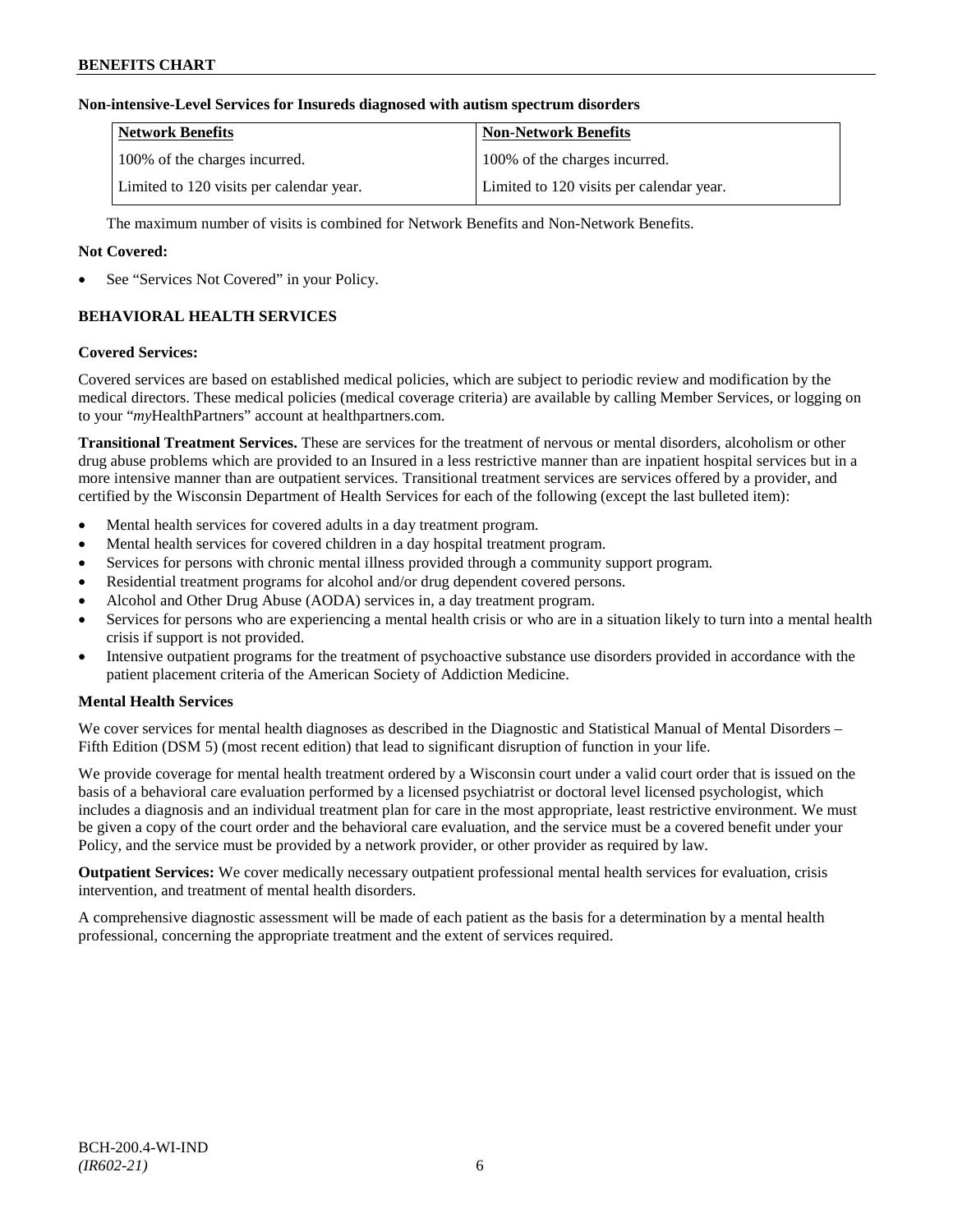Outpatient services we cover for a diagnosed mental health condition include the following:

- Individual, group, family and multi-family therapy;
- Medication management provided by a physician, certified nurse practitioner, or physician's assistant;
- Psychological testing services for the purposes of determining the differential diagnoses and treatment planning for patients currently receiving behavioral health services;
- Partial hospitalization services in a licensed hospital or community mental health center;
- Psychotherapy and nursing services provided in the home if authorized by us; and
- Treatment for gender dysphoria that meets medical coverage criteria.

| <b>Network Benefits</b>       | Non-Network Benefits          |
|-------------------------------|-------------------------------|
| 100% of the charges incurred. | 100% of the charges incurred. |

#### **Group Therapy**

| Network Benefits              | <b>Non-Network Benefits</b>   |
|-------------------------------|-------------------------------|
| 100% of the charges incurred. | 100% of the charges incurred. |

**Inpatient Services:** We cover medically necessary inpatient services in a hospital or licensed residential treatment facility and professional services for treatment of mental health disorders. Medical stabilization is covered under inpatient hospital services in the "Hospital and Skilled Nursing Facility Services" section.

We cover residential care for the treatment of eating disorders in a licensed facility, as an alternative to inpatient care, when it is medically necessary and your physician obtains authorization from us.

| <b>Network Benefits</b>       | <b>Non-Network Benefits</b>   |
|-------------------------------|-------------------------------|
| 100% of the charges incurred. | 100% of the charges incurred. |

**Transitional Treatment Services:** We cover transitional treatment services described above for treatment of mental and nervous disorders**.**

| <b>Network Benefits</b>       | <b>Non-Network Benefits</b>   |
|-------------------------------|-------------------------------|
| 100% of the charges incurred. | 100% of the charges incurred. |

# **Substance Abuse Treatment Services**

We cover medically necessary services for assessments by a licensed alcohol and drug counselor and treatment of Substance-Related Disorders as defined in the latest edition of the DSM 5.

**Outpatient Services:** We cover medically necessary outpatient professional services for diagnosis and treatment of alcoholism and other drug abuse problems. Chemical dependency treatment services must be provided by a program licensed by the local Department of Health Services.

Outpatient services we cover for a diagnosed substance abuse disorder include the following:

- Individual, group, family, and multi-family therapy provided in an office setting; and
- We cover opiate replacement therapy including methadone and buprenorphine treatment.

| Network Benefits              | Non-Network Benefits          |
|-------------------------------|-------------------------------|
| 100% of the charges incurred. | 100% of the charges incurred. |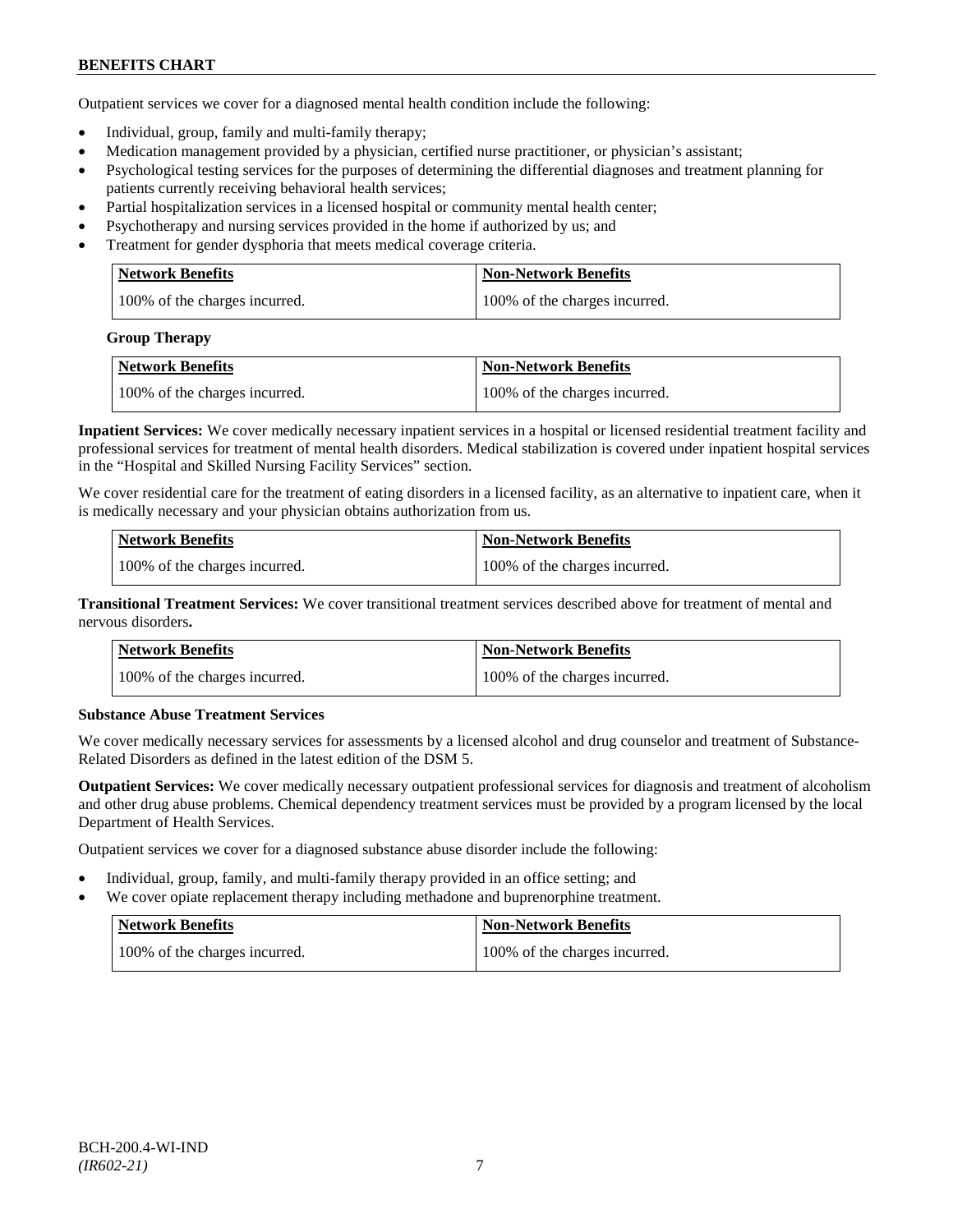**Inpatient Services:** We cover medically necessary inpatient services in a hospital or a licensed residential primary treatment center.

We cover services provided in a hospital that is licensed by the local state and accredited by Medicare.

Detoxification Services: We cover detoxification services in a hospital or community detoxification facility if it is licensed by the local Department of Health Services.

| <b>Network Benefits</b>       | <b>Non-Network Benefits</b>   |
|-------------------------------|-------------------------------|
| 100% of the charges incurred. | 100% of the charges incurred. |

**Transitional Treatment Services:** We cover transitional treatment services described above for treatment of alcoholism or other drug abuse problems.

| <b>Network Benefits</b>       | <b>Non-Network Benefits</b>   |
|-------------------------------|-------------------------------|
| 100% of the charges incurred. | 100% of the charges incurred. |

#### **Additional Mental Health and Substance Abuse Benefits for a Dependent Child Who is a Student**

If a dependent child is a student in a school that is located in Wisconsin, but outside of our service area, we cover services as required under Wisconsin Statute 609.655.

| Network Benefits              | Non-Network Benefits          |
|-------------------------------|-------------------------------|
| 100% of the charges incurred. | 100% of the charges incurred. |

#### **Not Covered:**

See "Services Not Covered" in your Policy.

### **CHIROPRACTIC SERVICES**

#### **Covered Services:**

We cover chiropractic services for rehabilitative care. Chiropractic services are adjustments to any abnormal articulations of the human body, especially those of the spinal column, for the purpose of giving freedom of action to impinged nerves that may cause pain or deranged function.

Massage therapy which is performed in conjunction with other treatment/modalities by a chiropractor, is part of a prescribed treatment plan and is not billed separately is covered.

| <b>Network Benefits</b>       | <b>Non-Network Benefits</b>   |
|-------------------------------|-------------------------------|
| 100% of the charges incurred. | 100% of the charges incurred. |

#### **Not Covered:**

- Massage therapy for the purpose of comfort or convenience of the Insured.
- See "Services Not Covered" in your Policy.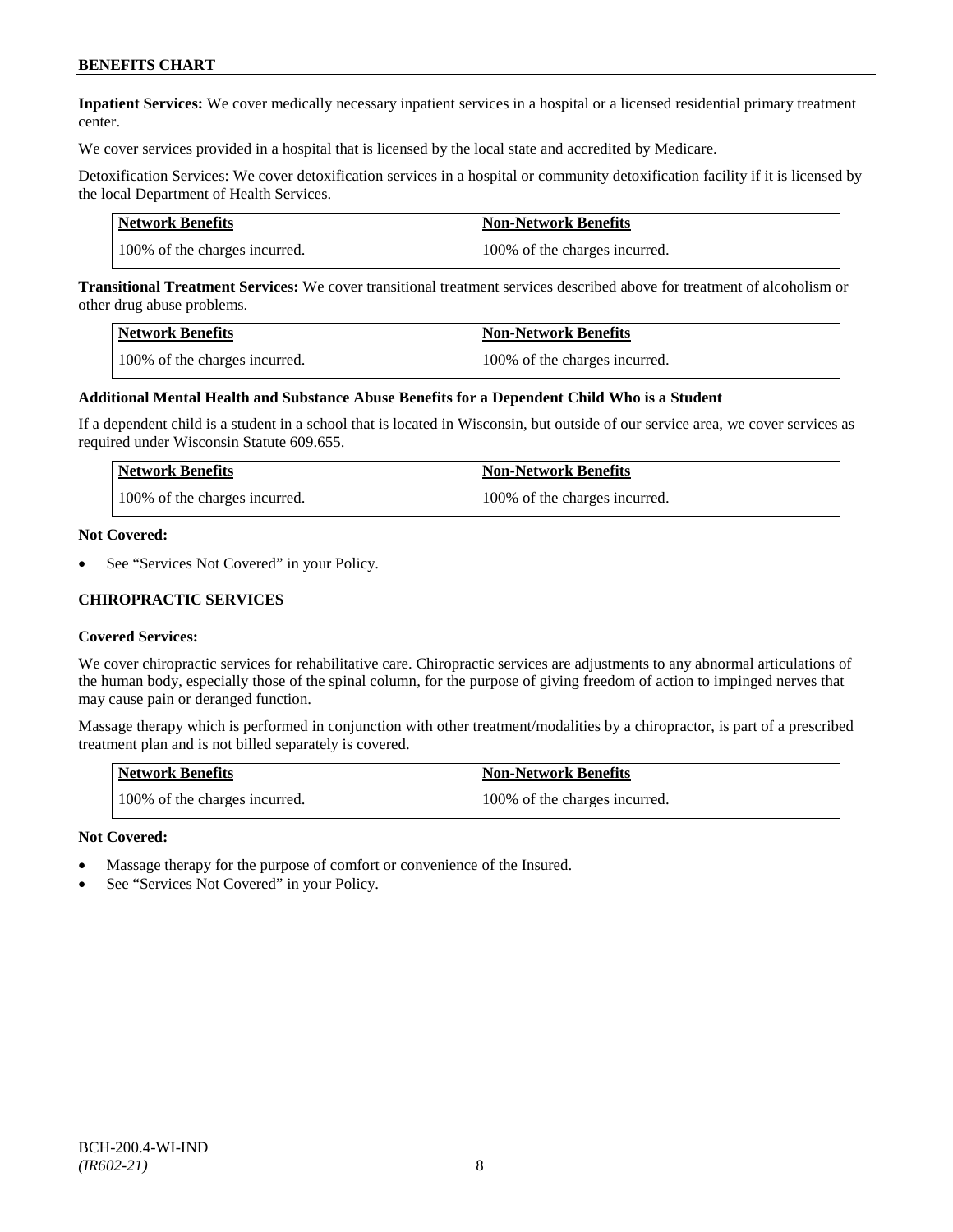# **CLINICAL TRIALS**

# **Covered Services:**

We cover certain routine services if you participate in a Phase I, Phase II, Phase III or Phase IV approved clinical trial that is conducted in relation to the prevention, detection, or treatment of cancer or other life-threatening disease or condition as defined in the Affordable Care Act. Approved clinical trials include (1) federally funded trials when the study or investigation is approved or funded by any of the federal agencies defined in the Public Health Services Act, section 2709 (d) (1) (A); (2) the study or investigation is conducted under an investigational new drug application reviewed by the Food and Drug Administration; and (3) the study or investigation is a drug trial that is exempt from having such an investigational new drug application. We cover routine patient costs for services that would be eligible under the Policy and this Benefits Chart if the service were provided outside of a clinical trial.

| <b>Network Benefits</b>                               | <b>Non-Network Benefits</b>                           |
|-------------------------------------------------------|-------------------------------------------------------|
| Coverage level is same as corresponding Network       | Coverage level is same as corresponding Non-Network   |
| Benefits, depending on type of service provided, such | Benefits, depending on type of service provided, such |
| as Office Visits for Illness or Injury, Inpatient or  | as Office Visits for Illness or Injury, Inpatient or  |
| Outpatient Hospital Services.                         | <b>Outpatient Hospital Services.</b>                  |

### **Not Covered:**

- The investigative or experimental item, device or service itself.
- Items or services that are provided solely to satisfy data collection and analysis needs and that are not used in the direct clinical management of the patient.
- A service that is clearly inconsistent with widely accepted and established standards of care for a particular diagnosis.
- See "Services Not Covered" in your Policy.

# **DENTAL SERVICES**

#### **Covered Services:**

We cover services as described below.

**Accidental Dental Services:** We cover services dentally necessary to treat and restore damage done to sound, natural, unrestored teeth as a result of an accidental injury. Coverage is for damage caused by external trauma to face and mouth only, not for cracked or broken teeth, which result from biting or chewing. We cover restorations, root canals, crowns and replacement of teeth lost that are directly related to the accident in which the Insured was involved. We cover initial exams, xrays and palliative treatment including extractions, and other oral surgical procedures directly related to the accident. Subsequent treatment must be initiated within the Policy's time-frame and must be directly related to the accident. We do not cover restoration and replacement of teeth that are not "sound and natural" at the time of the accident.

Full mouth rehabilitation to correct occlusion (bite) and malocclusion (misaligned teeth not due to the accident) are not covered.

When an implant-supported dental prosthetic treatment is pursued, benefits are limited to the amount that would be paid toward the placement of a removable dental prosthetic appliance that could be used in the absence of implant treatment.

| Network Benefits              | <b>Non-Network Benefits</b> |
|-------------------------------|-----------------------------|
| 100% of the charges incurred. | No coverage.                |

For all accidental dental services, treatment and/or restoration must be initiated within six months of the date of the injury. Coverage is limited to the initial course of treatment and/or initial restoration. Services must be provided within twentyfour months of the date of injury to be covered.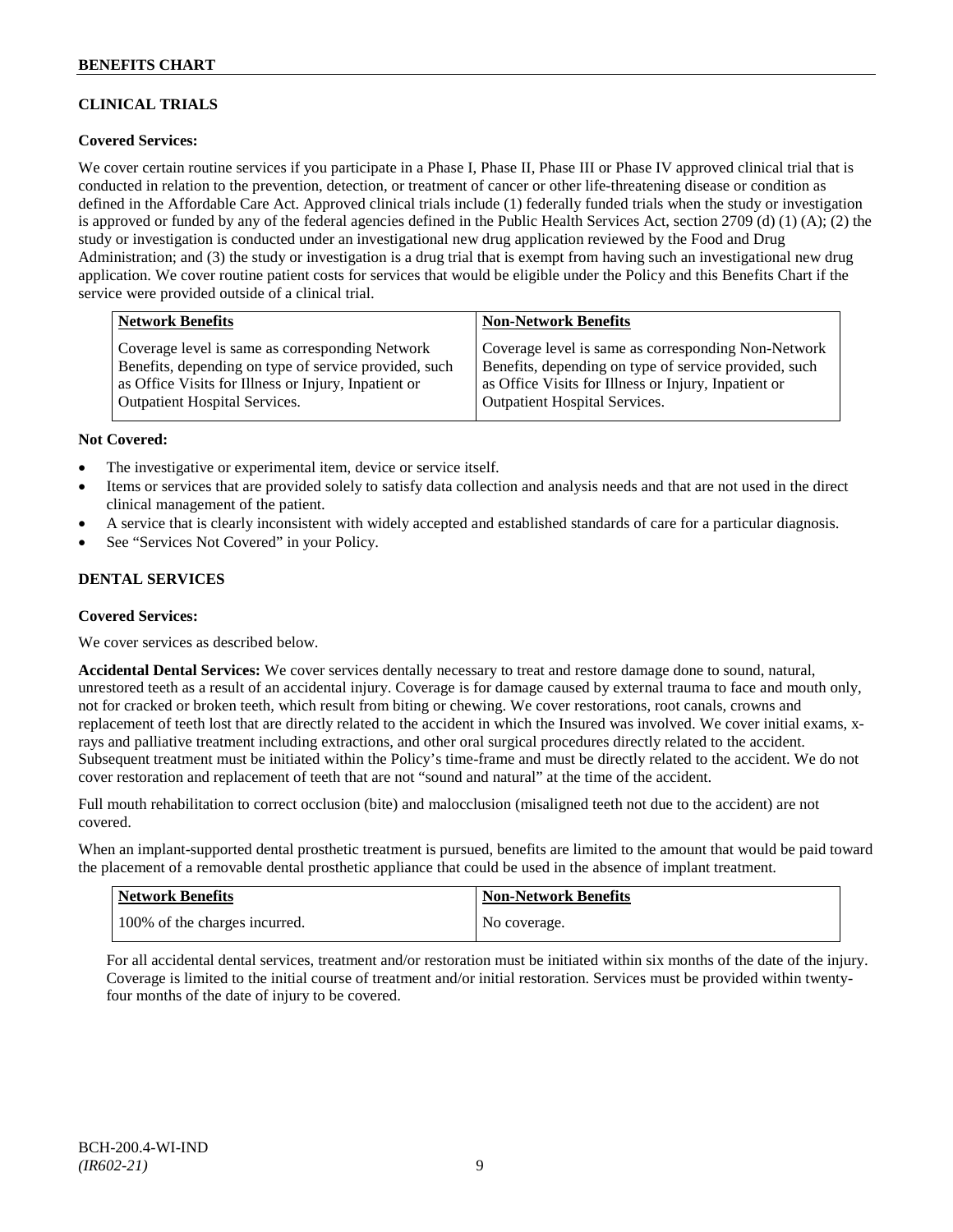### **Medical Referral Dental Services**

**Medically Necessary Outpatient Dental Services:** We cover medically necessary outpatient dental services. Coverage is limited to dental services required for treatment of an underlying medical condition, e.g., removal of teeth to complete radiation treatment for cancer of the jaw, cysts and lesions.

| Network Benefits              | Non-Network Benefits          |
|-------------------------------|-------------------------------|
| 100% of the charges incurred. | 100% of the charges incurred. |

**Medically Necessary Hospitalization and Anesthesia for Dental Care:** We cover medically necessary hospitalization and anesthesia for dental care. This is limited to charges incurred by an Insured who: (1) is a child under age 5; (2) is severely disabled; (3) has a medical condition, and requires hospitalization or general anesthesia for dental care treatment; or (4) is a child between ages 5 and 12 and care in dental offices has been attempted unsuccessfully and usual methods of behavior modification have not been successful, or when extensive amounts of restorative care, exceeding 4 appointments, are required.

Coverage is limited to facility and anesthesia charges. Oral surgeon/dentist professional fees are not covered. The following are examples, though not all-inclusive, of medical conditions which may require hospitalization for dental services: severe asthma, severe airway obstruction or hemophilia. Hospitalization required due to the behavior of the Insured or due to the extent of the dental procedure is not covered.

| Network Benefits              | <b>Non-Network Benefits</b>   |
|-------------------------------|-------------------------------|
| 100% of the charges incurred. | 100% of the charges incurred. |

**Medical Complications of Dental Care:** We cover medical complications of dental care. Treatment must be medically necessary care and related to medical complications of non-covered dental care, including complications of the head, neck, or substructures.

| <b>Network Benefits</b>       | Non-Network Benefits          |
|-------------------------------|-------------------------------|
| 100% of the charges incurred. | 100% of the charges incurred. |

**Oral Surgery:** We cover oral surgery. Coverage is limited to treatment of medical conditions requiring oral surgery, such as treatment of oral neoplasm, non-dental cysts, fracture of the jaw, trauma of the mouth and jaw, and any other oral surgery procedures provided as medically necessary dental services.

| Network Benefits              | <b>Non-Network Benefits</b>   |
|-------------------------------|-------------------------------|
| 100% of the charges incurred. | 100% of the charges incurred. |

**Treatment of Cleft Lip and Cleft Palate:** We cover treatment of cleft lip and cleft palate of a dependent child, including orthodontic treatment and oral surgery directly related to the cleft. Dental services which are not required for the treatment of cleft lip or cleft palate are not covered. If a dependent child covered under your Policy is also covered under a dental plan which includes orthodontic services, that dental plan shall be considered primary for the necessary orthodontic services. Oral appliances are subject to the same copayment, conditions and limitations as durable medical equipment.

| <b>Network Benefits</b>                               | <b>Non-Network Benefits</b>                           |
|-------------------------------------------------------|-------------------------------------------------------|
| Coverage level is same as corresponding Network       | Coverage level is same as corresponding Non-Network   |
| Benefits, depending on type of service provided, such | Benefits, depending on type of service provided, such |
| as Office Visits for Illness or Injury, Inpatient or  | as Office Visits for Illness or Injury, Inpatient or  |
| <b>Outpatient Hospital Services.</b>                  | <b>Outpatient Hospital Services.</b>                  |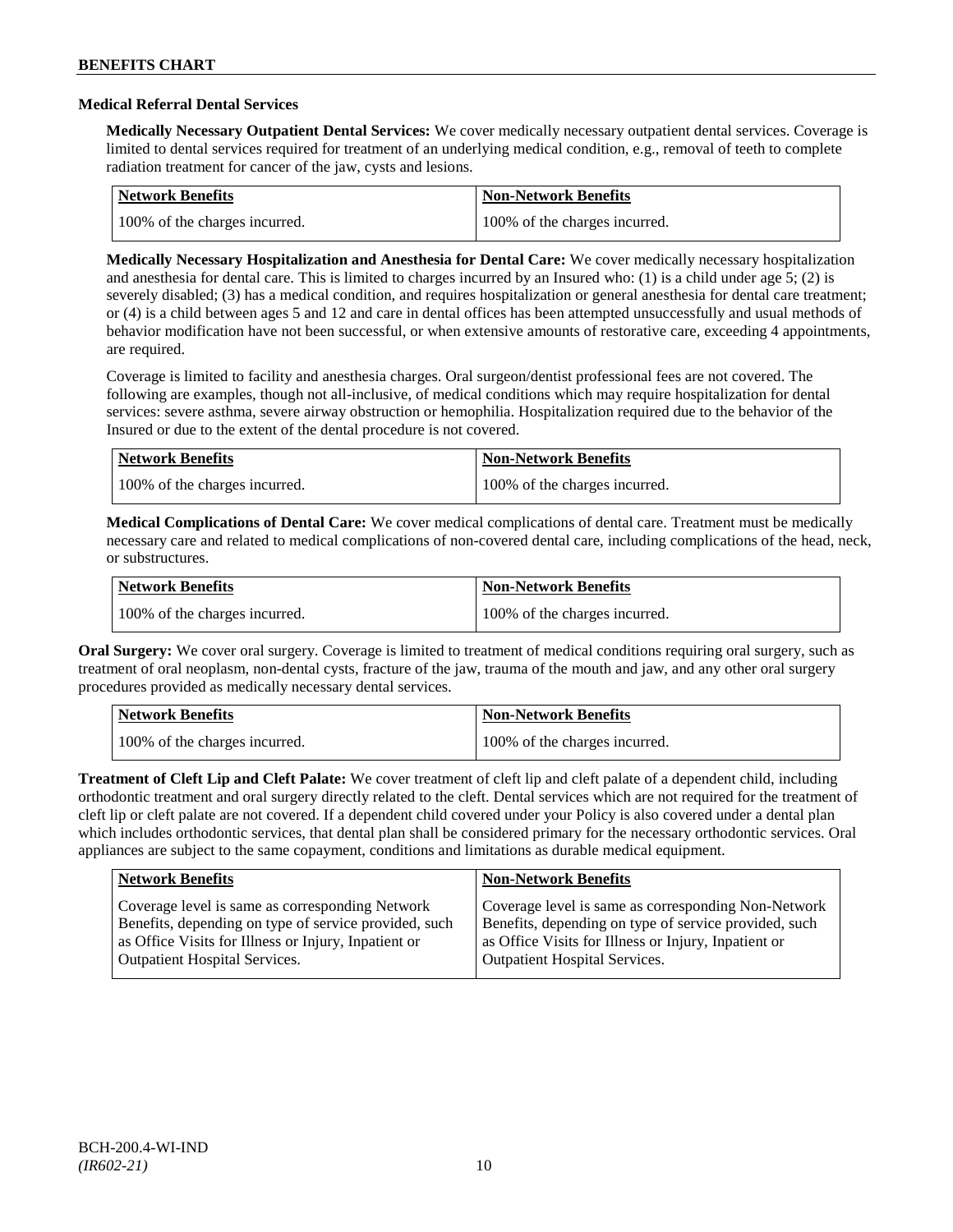**Treatment of Temporomandibular Disorder (TMD) and Craniomandibular Disorder (CMD):** We cover diagnostic procedures, surgical treatment and non-surgical treatment (including intraoral splint therapy devices) for temporomandibular disorder (TMD) and craniomandibular disorder (CMD), which is medically necessary care. Dental services which are not required to directly treat TMD or CMD are not covered.

| <b>Network Benefits</b>       | <b>Non-Network Benefits</b>   |
|-------------------------------|-------------------------------|
| 100% of the charges incurred. | 100% of the charges incurred. |

### **Not Covered:**

- Dental treatment, procedures or services not listed in this Benefits Chart.
- Accident-related dental services if treatment is: (1) provided to teeth which are not sound and natural; (2) to teeth which have been restored; (3) initiated beyond six months from the date of the injury; (4) received beyond the initial treatment or restoration; or (5) received beyond twenty-four months from the date of injury.
- Accident-related dental services by a Non-Network provider.
- Oral surgery to remove wisdom teeth.
- Orthognathic treatment or procedures and all related services.
- See "Services Not Covered" in your Policy.

# **DIAGNOSTIC IMAGING SERVICES**

#### **Covered Services:**

We cover diagnostic imaging, when ordered by a provider and provided in a clinic or outpatient hospital facility.

For Network Benefits, non-emergent, scheduled outpatient Magnetic Resonance Imaging (MRI) and Computed Tomography (CT) must be provided at a designated facility. Your physician or facility will obtain or verify prior authorization for these services, as needed.

We cover services provided in a clinic or outpatient hospital facility. To see the benefit level for inpatient hospital or skilled nursing facility services, see benefits under Inpatient Hospital and Skilled Nursing Facility Services.

#### **Outpatient Magnetic Resonance Imaging (MRI) and Computed Tomography (CT)**

| <b>Network Benefits</b>       | <b>Non-Network Benefits</b>   |
|-------------------------------|-------------------------------|
| 100% of the charges incurred. | 100% of the charges incurred. |

#### **All Other Outpatient Diagnostic Imaging Services**

#### **Services for Illness or Injury**

| Network Benefits              | <b>Non-Network Benefits</b>   |
|-------------------------------|-------------------------------|
| 100% of the charges incurred. | 100% of the charges incurred. |

#### **Preventive Services (MRI/CT procedures are not considered preventive)**

Diagnostic imaging services associated with preventive services are covered at the benefit level shown in the "Preventive Services" section of this Benefits Chart.

#### **Not Covered:**

See "Services Not Covered" in your Policy.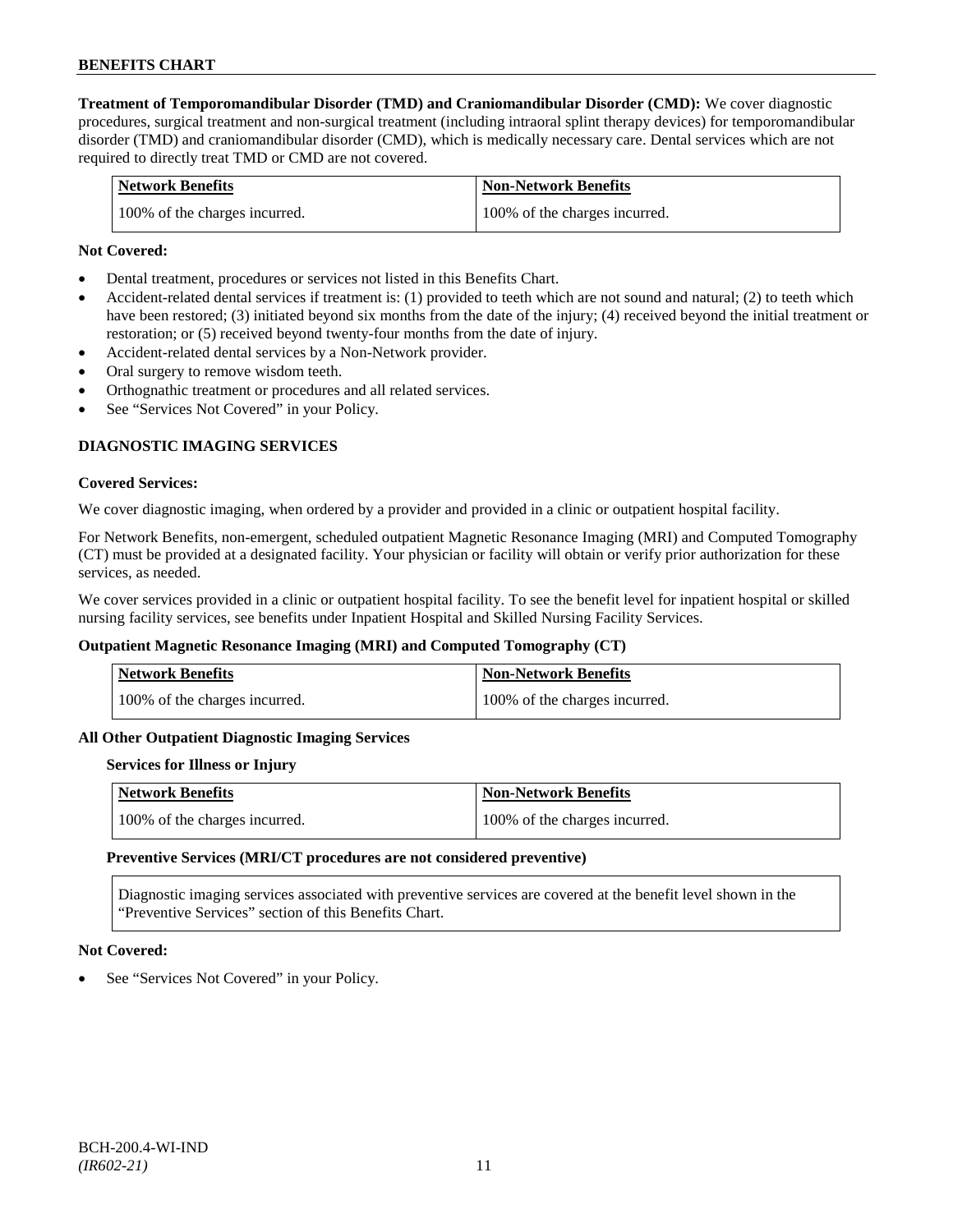# **DURABLE MEDICAL EQUIPMENT, PROSTHETICS, ORTHOTICS AND SUPPLIES**

#### **Covered Services:**

We cover equipment and services, as described below.

We cover durable medical equipment and services, prosthetics, orthotics, and supplies, subject to the limitations below, including certain disposable supplies, enteral feedings and the following diabetic supplies and equipment: glucose monitors, insulin pumps limited to the purchase of one pump per year, syringes, blood and urine test strips and other diabetic supplies as deemed medically appropriate and necessary, for Insureds with gestational, Type I or Type II diabetes.

We cover external hearing aids, cochlear implants, and related treatment prescribed by a physician or by a licensed audiologist for Insureds under 18 years of age who have hearing loss.

We also cover basic hearing aids for Insureds age 18 or older for the correction of a hearing impairment.

Osseointegrated or bone-anchored hearing aids are only covered for Insureds who have hearing loss that is not correctable by any other procedure.

Hearing aids are limited to one basic, standard hearing aid for each ear every three years.

A basic hearing aid is defined as a hearing device that consists of a microphone, amplifier, volume control, battery and receiver. It does not include upgrades above and beyond the functionality of a basic hearing aid, including, but not limited to, hearing improvements for group settings, background noise, Bluetooth/remote control functionality, or extended warranties. Charges for upgrades above the cost of a basic, standard hearing aid are not covered.

| <b>Network Benefits</b>       | <b>Non-Network Benefits</b>   |
|-------------------------------|-------------------------------|
| 100% of the charges incurred. | 100% of the charges incurred. |

#### **Special Dietary Treatment for Phenylketonuria (PKU) if it meets our medical coverage criteria**

| <b>Network Benefits</b>       | <b>Non-Network Benefits</b>   |
|-------------------------------|-------------------------------|
| 100% of the charges incurred. | 100% of the charges incurred. |

#### **Oral Amino Acid Based Elemental Formula if it meets our medical coverage criteria**

| <b>Network Benefits</b>       | <b>Non-Network Benefits</b>   |
|-------------------------------|-------------------------------|
| 100% of the charges incurred. | 100% of the charges incurred. |

# **Limitations:**

Coverage of durable medical equipment is limited by the following.

- No more than a 90-day supply of diabetic supplies are covered and dispensed at a time.
- Payment will not exceed the cost of an alternate piece of equipment or service that is effective and medically necessary.
- For prosthetic benefits, other than oral appliances for cleft lip and cleft palate, payment will not exceed the cost of an alternate piece of equipment or service that is effective, medically necessary and enables Insureds to conduct standard activities of daily living.
- We reserve the right to determine if an item will be approved for rental vs. purchase.
- We require that certain diabetic supplies and equipment be purchased at a pharmacy.
- Diabetic supplies and equipment are limited to certain models and brands.
- Durable medical equipment and supplies must be obtained from or repaired by approved vendors.
- Covered services and supplies are based on established medical policies which are subject to periodic review and modification by the medical directors. Our medical policy for diabetic supplies includes information on our required models and brands. These medical policies (medical coverage criteria) are available by calling Member Services, or logging on to your "*my*HealthPartners" account at [healthpartners.com.](http://www.healthpartners.com/)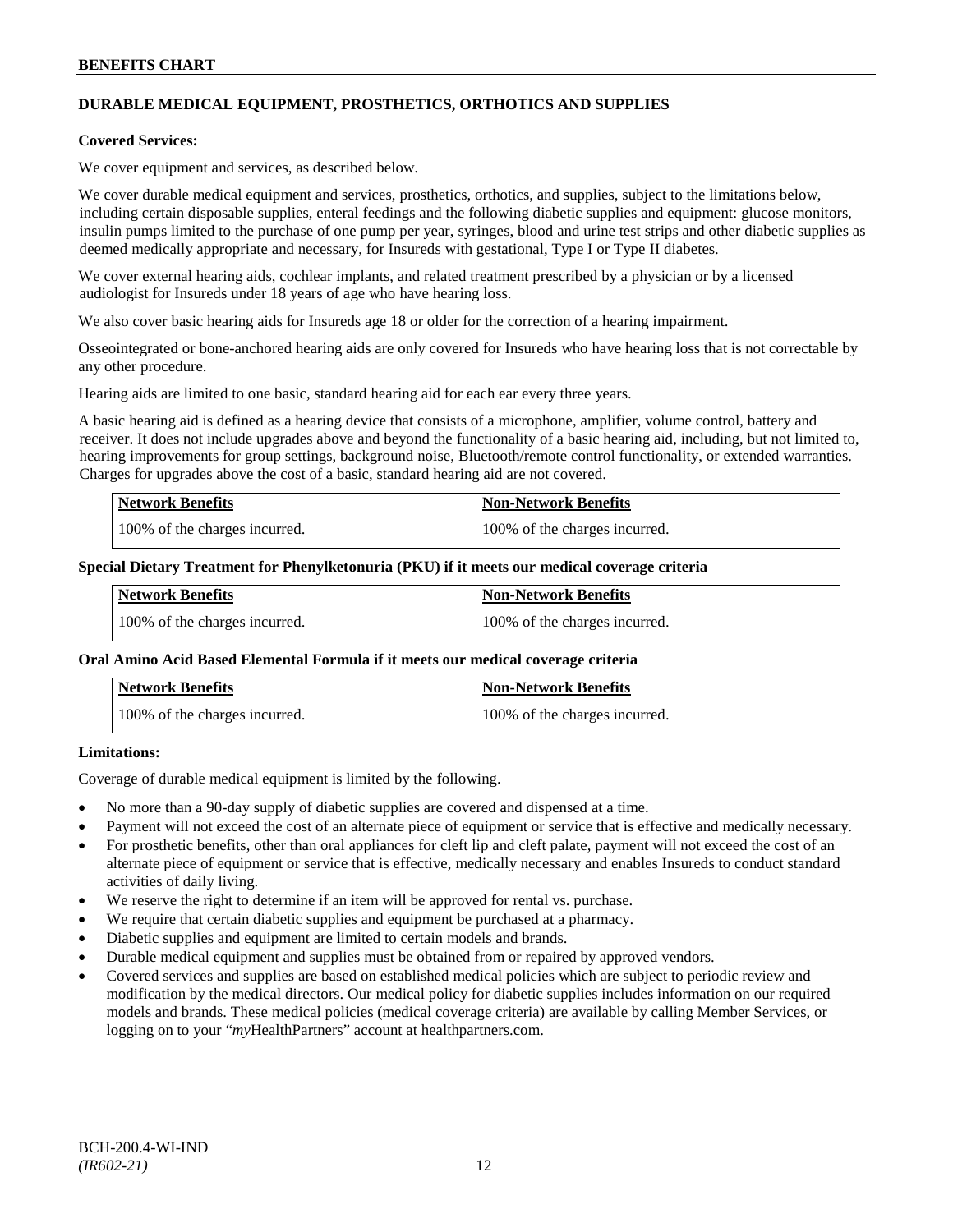# **Not Covered:**

Items which are not eligible for coverage include, but are not limited to:

- Replacement or repair of any covered items, if the items are (i) damaged or destroyed by misuse, abuse or carelessness, (ii) lost; or (iii) stolen.
- Duplicate or similar items.
- Labor and related charges for repair of any covered items which are more than the cost of replacement by an approved vendor.
- Sales tax, mailing, delivery charges, service call charges.
- Items which are primarily educational in nature or for hygiene, vocation, comfort, convenience or recreation.
- Communication aids or devices: equipment to create, replace or augment communication abilities including, but not limited to, speech processors, receivers, communication boards, or computer or electronic assisted communication.
- Implantable and osseointegrated or bone-anchored hearing aids and their fitting, except as specifically described in this Benefits Chart. This exclusion does not apply to cochlear implants.
- Eyeglasses, contact lenses and their fitting, measurement and adjustment, except as specifically described in this Benefits Chart.
- Hair prostheses (wigs).
- Household equipment which primarily has customary uses other than medical, such as, but not limited to, exercise cycles, air purifiers, central or unit air conditioners, water purifiers, non-allergenic pillows, mattresses or waterbeds.
- Household fixtures including, but not limited to, escalators or elevators, ramps, swimming pools and saunas.
- Modifications to the structure of the home including, but not limited to, wiring, plumbing or charges for installation of equipment.
- Vehicle, car or van modifications including, but not limited to, hand brakes, hydraulic lifts and car carrier.
- Rental equipment while owned equipment is being repaired by non-contracted vendors, beyond one month rental of medically necessary equipment.
- Other equipment and supplies, including, but not limited to assistive devices, that we determine are not eligible for coverage.
- See "Services Not Covered" in your Policy.

# **EMERGENCY AND URGENTLY NEEDED CARE SERVICES**

# **Covered Services:**

We cover services for emergency care and urgently needed care if the services are otherwise eligible for coverage under your Policy.

**Urgently Needed Care.** These are services to treat an unforeseen illness or injury that:

- are required in order to prevent a serious deterioration in your health, and
- cannot be delayed until the next available clinic or office hours.

| Network Benefits              | <b>Non-Network Benefits</b>   |
|-------------------------------|-------------------------------|
| 100% of the charges incurred. | 100% of the charges incurred. |

**Emergency Care.** These are services to treat:

- the sudden, unexpected onset of illness or injury which, if left untreated or unattended until the next available clinic or office hours, would result in hospitalization, or
- a condition requiring professional health services immediately necessary to preserve life or stabilize health.

When reviewing claims for coverage of emergency services, our medical director will take into consideration a reasonable layperson's belief that the circumstances required immediate medical care that could not wait until the next working day or next available clinic appointment.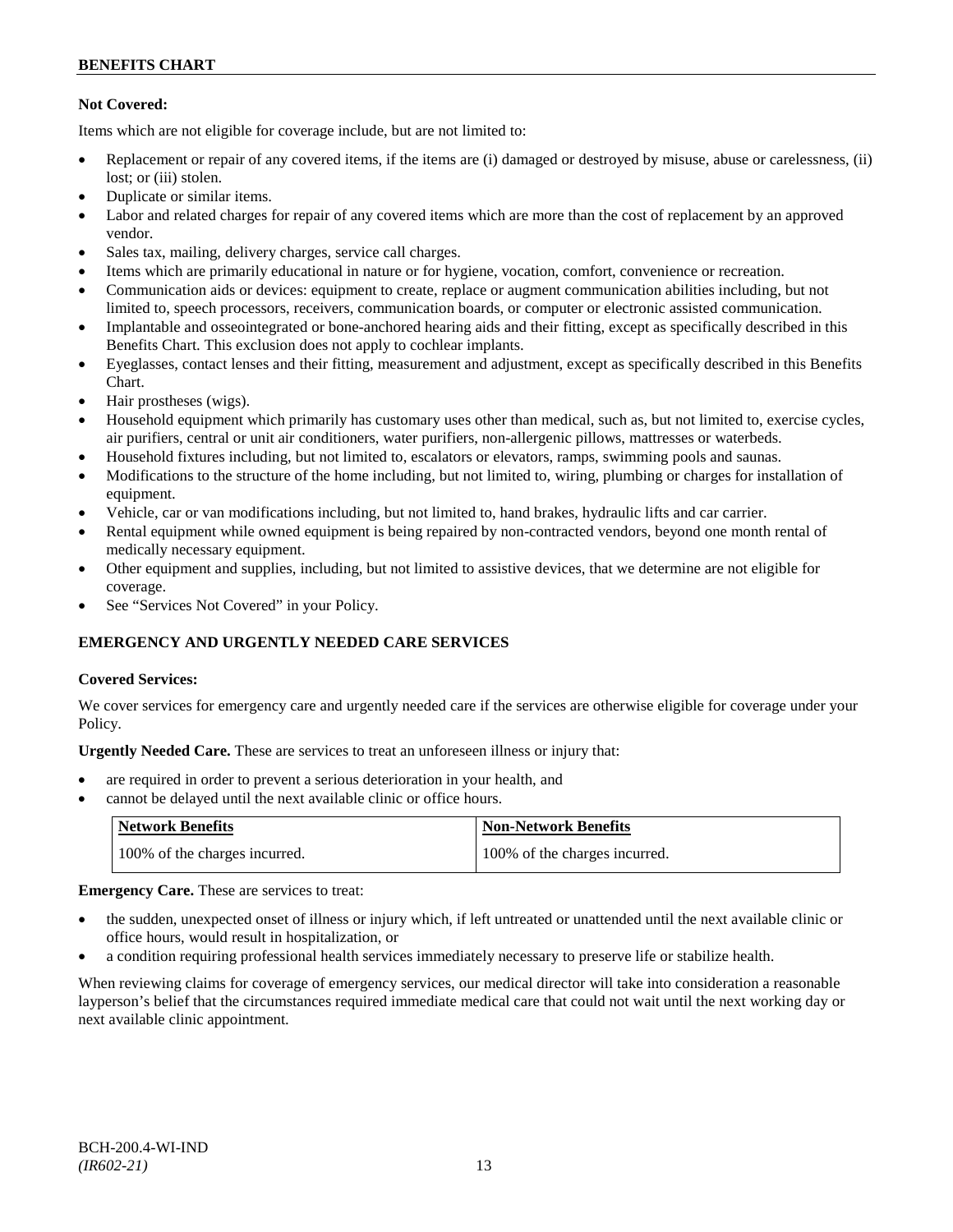# **Emergency Care in a Hospital Emergency Room, including Professional Services of a Physician**

| <b>Network Benefits</b>       | Non-Network Benefits  |
|-------------------------------|-----------------------|
| 100% of the charges incurred. | See Network Benefits. |

# **Inpatient Emergency Care in a Hospital**

| <b>Network Benefits</b>       | <b>Non-Network Benefits</b> |
|-------------------------------|-----------------------------|
| 100% of the charges incurred. | See Network Benefits.       |

### **Not Covered:**

• See "Services Not Covered" in your Policy.

# **GENE THERAPY**

# **Covered Services:**

We cover gene therapy treatment that meets our current medical coverage criteria.

| <b>Network Benefits</b>                                                                                                                                                                                 | <b>Non-Network Benefits</b> |
|---------------------------------------------------------------------------------------------------------------------------------------------------------------------------------------------------------|-----------------------------|
| Coverage level is same as corresponding Network<br>Benefit, depending on type of service provided, such as<br>Office Visits for Illness or Injury, Inpatient or<br><b>Outpatient Hospital Services.</b> | No coverage.                |

# **Limitations:**

- Gene therapy must be provided by a designated provider.
- Specific types of gene therapy are limited to therapies and conditions specified in our medical coverage criteria.

# **Not Covered:**

• See "Services Not Covered" in your Policy.

# **HEALTH EDUCATION**

# **Covered Services:**

We cover education for preventive services and education for the management of chronic health problems (such as diabetes).

| <b>Network Benefits</b>       | Non-Network Benefits          |
|-------------------------------|-------------------------------|
| 100% of the charges incurred. | 100% of the charges incurred. |

# **Not Covered:**

See "Services Not Covered" in your Policy.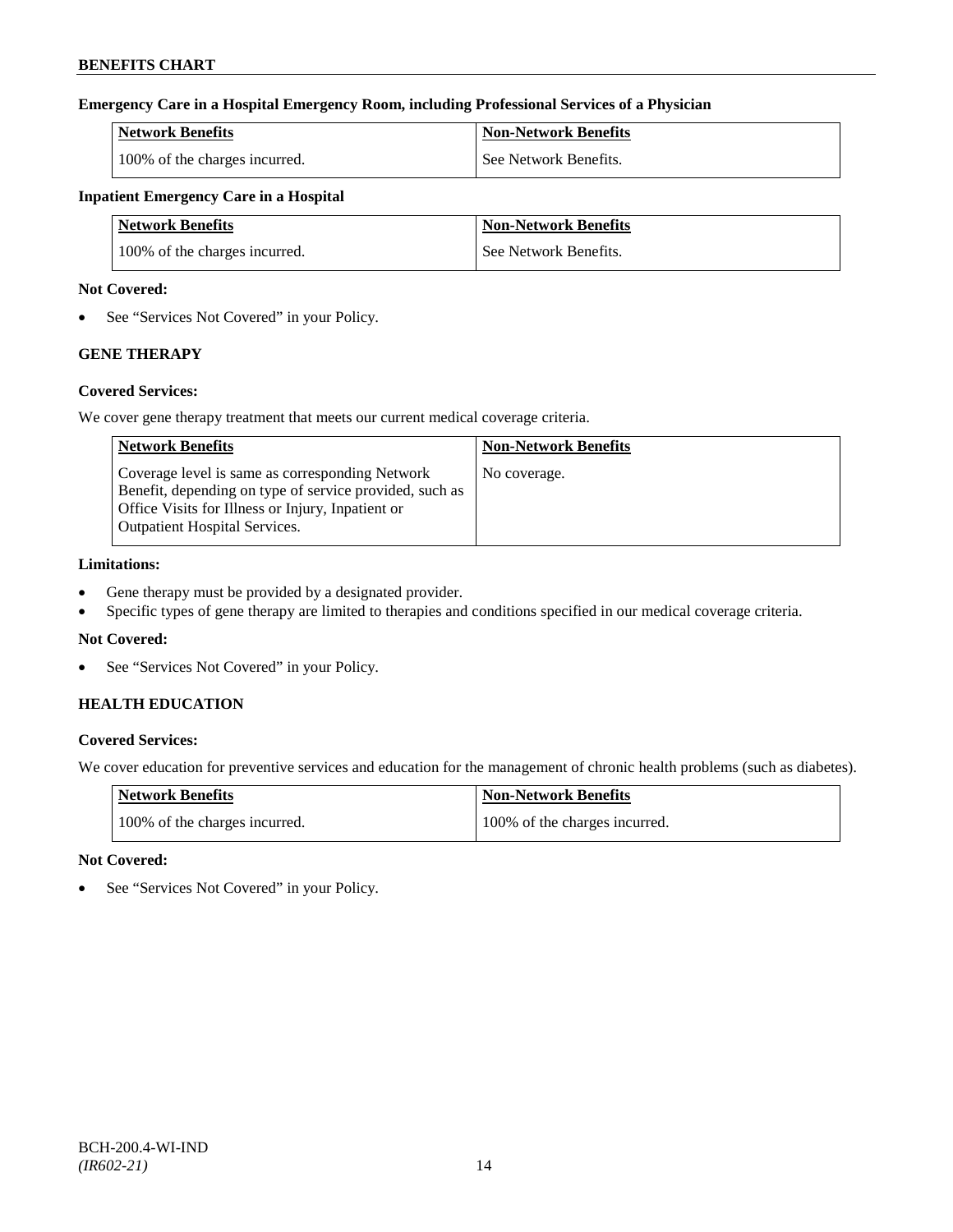# **HOME-BASED HEALTH ASSESSMENT PROGRAM**

# **Covered Services:**

If you meet our criteria for coverage, you may qualify for our home-based comprehensive health risk assessment program. The program covers a health assessment with a designated nurse practitioner.

| <b>Network Benefits</b>       | <b>Non-Network Benefits</b> |
|-------------------------------|-----------------------------|
| 100% of the charges incurred. | No coverage.                |

# **Not Covered:**

See "Services Not Covered" in your Policy.

# **HOME HEALTH SERVICES**

# **Covered Services:**

We cover skilled nursing services, physical therapy, occupational therapy, speech therapy, respiratory therapy and other therapeutic services, non-routine prenatal and routine postnatal well child visits (as described in our medical coverage criteria), phototherapy services for newborns, home health aide services and other eligible home health services when provided in your home, if you are homebound (i.e., unable to leave home without considerable effort due to a medical condition). Lack of transportation does not constitute homebound status. For phototherapy services for newborns and high risk prenatal services, supplies and equipment are included.

We cover total parenteral nutrition/intravenous ("TPN/IV") therapy, equipment, supplies and drugs in connection with IV therapy. IV line care kits are covered under Durable Medical Equipment.

We cover palliative care benefits. Palliative care includes symptom management, education and establishing goals of care. We waive the requirement that you be homebound for a limited number of home visits for palliative care (as shown in this Benefits Chart), if you have a life-threatening, non-curable condition which has a prognosis of survival of two years or less. Additional palliative care visits are eligible under the home health services benefit if you are homebound and meet all other requirements defined in this section.

You do not need to be homebound to receive total parenteral nutrition/intravenous ("TPN/IV") therapy.

Home health services are eligible and covered only when:

- medically necessary; and
- provided as rehabilitative care, terminal care or maternity care; and
- ordered by a physician, and included in the written home care plan.

# **Physical therapy, occupational therapy, speech therapy, respiratory therapy, home health aide services and palliative Care**

| <b>Network Benefits</b>       | <b>Non-Network Benefits</b> |
|-------------------------------|-----------------------------|
| 100% of the charges incurred. | No coverage.                |

**TPN/IV Therapy, Skilled Nursing Services, Non-Routine Prenatal/Postnatal Services and Phototherapy**

| <b>Network Benefits</b>       | <b>Non-Network Benefits</b> |
|-------------------------------|-----------------------------|
| 100% of the charges incurred. | No coverage.                |

Each 24-hour visit (or shifts up to 24-hour visits) equals one visit and counts toward the Maximum visits for all other services shown below. Any visit that lasts less than 24 hours regardless of the length of the visit, will count as one visit toward the Maximum visits for all other services shown below. All visits must be medically necessary and benefit eligible.

# **Routine Prenatal/Postnatal Services and Child Health Supervision Services**

| <b>Network Benefits</b>       | <b>Non-Network Benefits</b>   |
|-------------------------------|-------------------------------|
| 100% of the charges incurred. | 100% of the charges incurred. |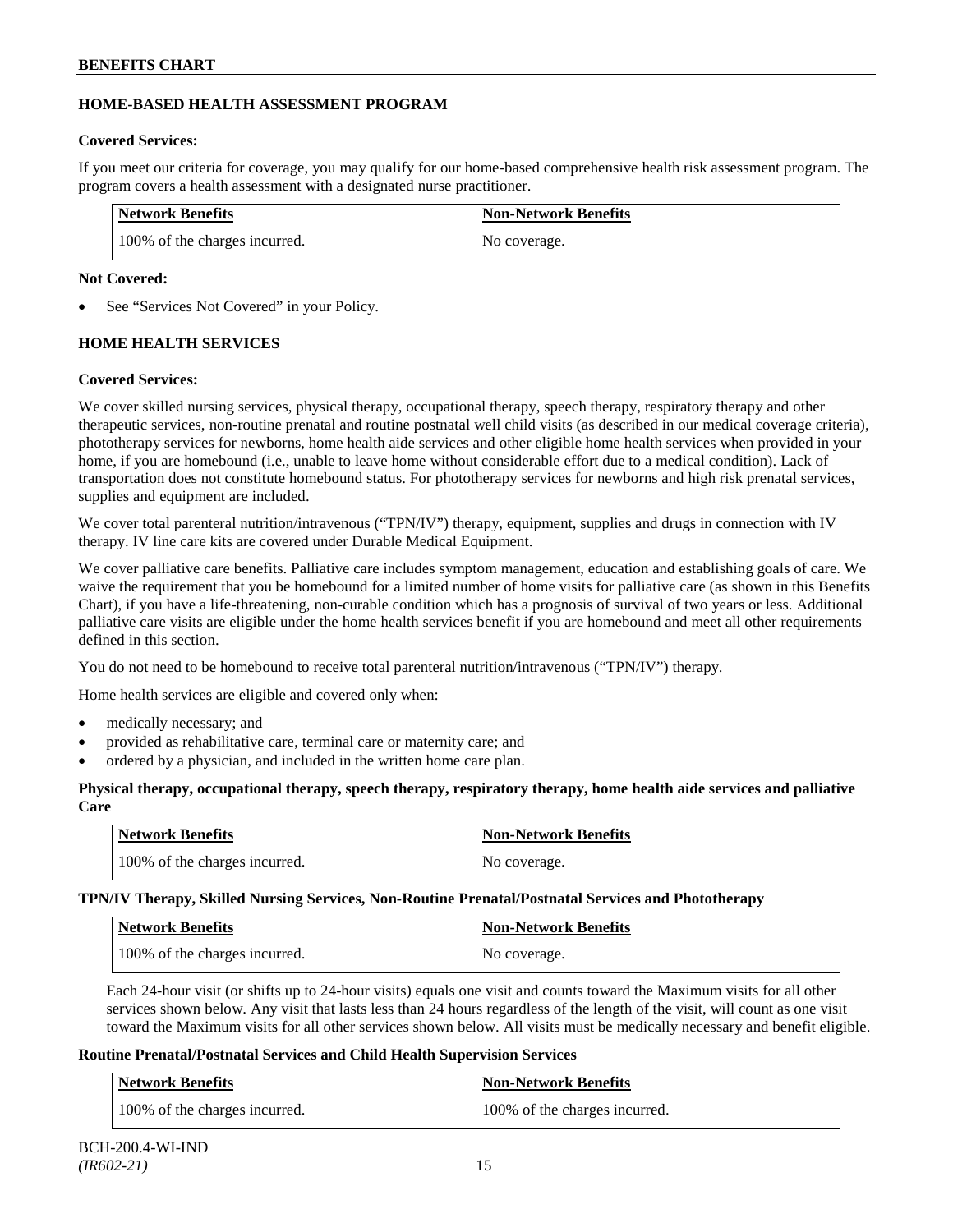# **Maximum Visits for Palliative Care:**

| <b>Network Benefits</b>                                                                                                                        | <b>Non-Network Benefits</b> |
|------------------------------------------------------------------------------------------------------------------------------------------------|-----------------------------|
| If you are eligible to receive palliative care in the home<br>and you are not homebound, there is a maximum of 12<br>visits per calendar year. | No coverage.                |

### **Maximum Visits for All Services Other Than Palliative Care:**

| <b>Network Benefits</b>      | <b>Non-Network Benefits</b> |
|------------------------------|-----------------------------|
| 60 visits per calendar year. | No coverage.                |

The routine postnatal well child visits do not count toward the visit limit.

### **Limitations:**

- Home health services are not provided as a substitute for a primary caregiver in the home or as relief (respite) for a primary caregiver in the home. We will not reimburse family members or residents in your home for the above services.
- A service shall not be considered a skilled nursing service merely because it is performed by, or under the direct supervision of, a licensed nurse. Where a service (such as tracheotomy suctioning or ventilator monitoring) or like services, can be safely and effectively performed by a non-medical person (or self-administered), without the direct supervision of, a licensed nurse, the service shall not be regarded as a skilled nursing service, whether or not a skilled nurse actually provides the service. The unavailability of a competent person to provide a non-skilled service shall not make it a skilled service when a skilled nurse provides it. Only the skilled nursing component of so-called "blended" services (i.e. services which include skilled and non-skilled components) are covered under this Benefits Chart.

# **Not Covered:**

- Home Health Services by a Non-Network provider.
- Financial or legal counseling services.
- Housekeeping or meal services in your home.
- Private duty nursing services.
- Services provided by a family member or enrollee, or a resident in the enrollee's home.
- Vocational rehabilitation and recreational or educational therapy. Recreation therapy is therapy provided solely for the purpose of recreation, including, but not limited to: (a) requests for physical therapy or occupational therapy to improve athletic ability, and (b) braces or guards to prevent sports injuries.
- See "Services Not Covered" in your Policy.

# **HOME HOSPICE SERVICES**

# **Applicable Definitions:**

**Part-time.** This is up to two hours of service per day, more than two hours is considered continuous care.

**Continuous Care.** This is from two to twelve hours of service per day provided by a registered nurse, licensed practical nurse, or home health aide, during a period of crisis in order to maintain a terminally ill patient at home.

**Appropriate Facility.** This is a nursing home, hospice residence, or other inpatient facility.

**Custodial Care Related to Hospice Services.** This means providing assistance in the activities of daily living and the care needed by a terminally ill patient which can be provided by primary caregiver (i.e., family member or friend) who is responsible for the patient's home care.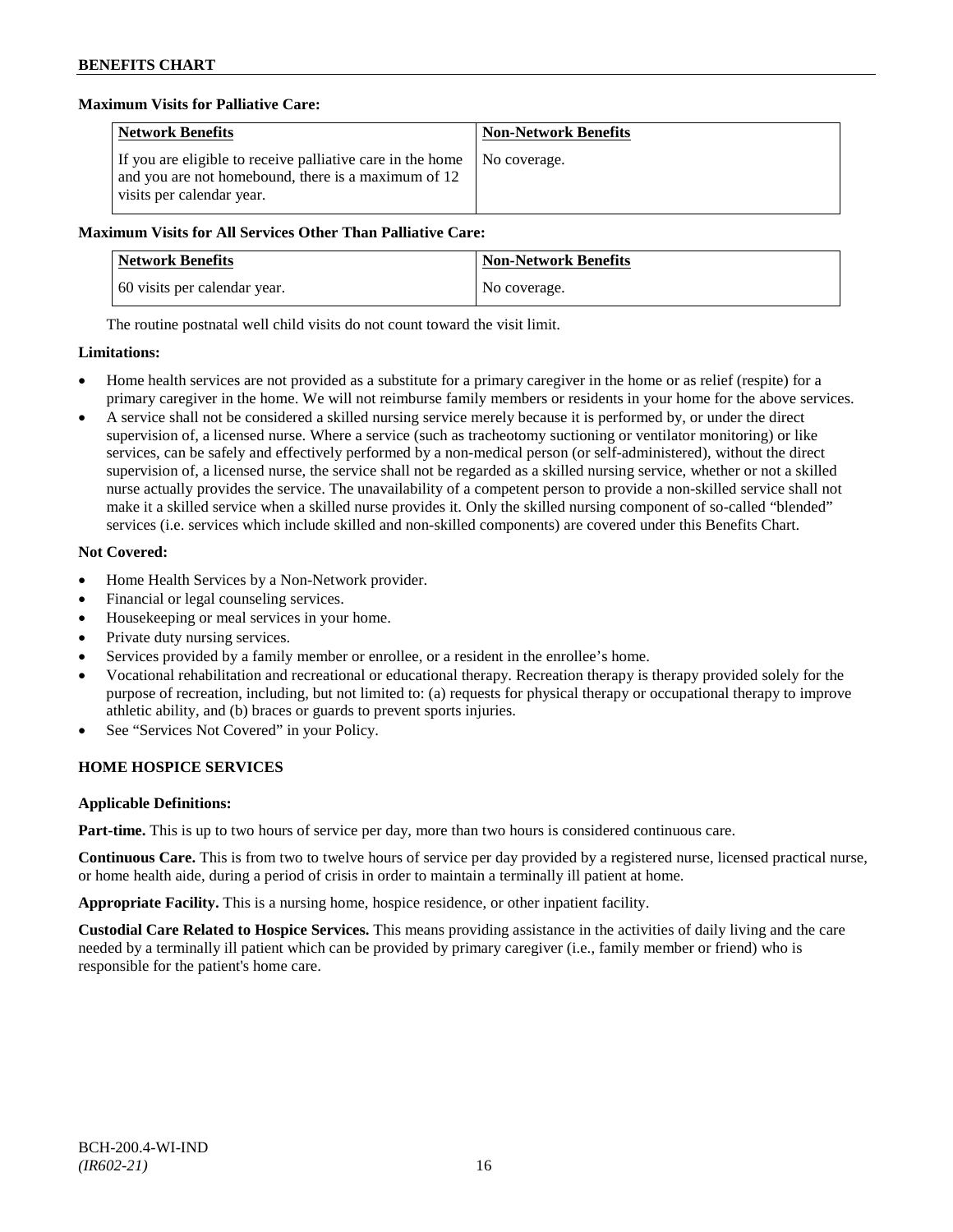### **Covered Services:**

**Home Hospice Program:** We cover the services described below if you are terminally ill and accepted as a home hospice program participant. You must meet the eligibility requirements of the program, and elect to receive services through the home hospice program. The services will be provided in your home, with inpatient care available when medically necessary as described below. If you elect to receive hospice services, you do so in lieu of curative treatment for your terminal illness for the period you are enrolled in the home hospice program.

**Eligibility:** In order to be eligible to be enrolled in the home hospice program, you must: (1) be a terminally ill patient (prognosis of six months or less); (2) have chosen a palliative treatment focus (i.e., emphasizing comfort and supportive services rather than treatment attempting to cure the disease or condition); and (3) continue to meet the terminally ill prognosis as reviewed by our medical director or his or her designee over the course of care. You may withdraw from the home hospice program at any time.

**Eligible Services:** Hospice services include the following services provided in accordance with an approved hospice treatment plan:

- Home Health Services:
	- o Part-time care provided in your home by an interdisciplinary hospice team (which may include a physician, nurse, social worker, and spiritual counselor) and medically necessary home health services are covered.
	- o One or more periods of continuous care in your home or in a setting which provides day care for pain or symptom management, when medically necessary, will be covered.
- Inpatient Services: We cover medically necessary inpatient services.
- Other Services:
	- o Respite care is covered for care in your home or in an appropriate facility, to give your primary caregivers (i.e., family members or friends) rest and/or relief when necessary in order to maintain a terminally ill patient at home*.*
	- o Medically necessary medications for pain and symptom management.
	- o Semi-electric hospital beds and other durable medical equipment are covered.
	- o Emergency and non-emergency care is covered.

| <b>Network Benefits</b>       | <b>Non-Network Benefits</b> |
|-------------------------------|-----------------------------|
| 100% of the charges incurred. | No coverage.                |

Respite care is limited to 5 days per episode, and respite care and continuous care combined are limited to 30 days.

#### **Not Covered:**

- Home Hospice Services by a Non-Network provider.
- Financial or legal counseling services.
- Housekeeping or meal services in your home.
- Custodial or maintenance care related to hospice services, whether provided in the home or in a nursing home.
- Any service not specifically described as covered services under this home hospice services benefits.
- Any services provided by members of your family or residents in your home.
- See "Services Not Covered" in your Policy.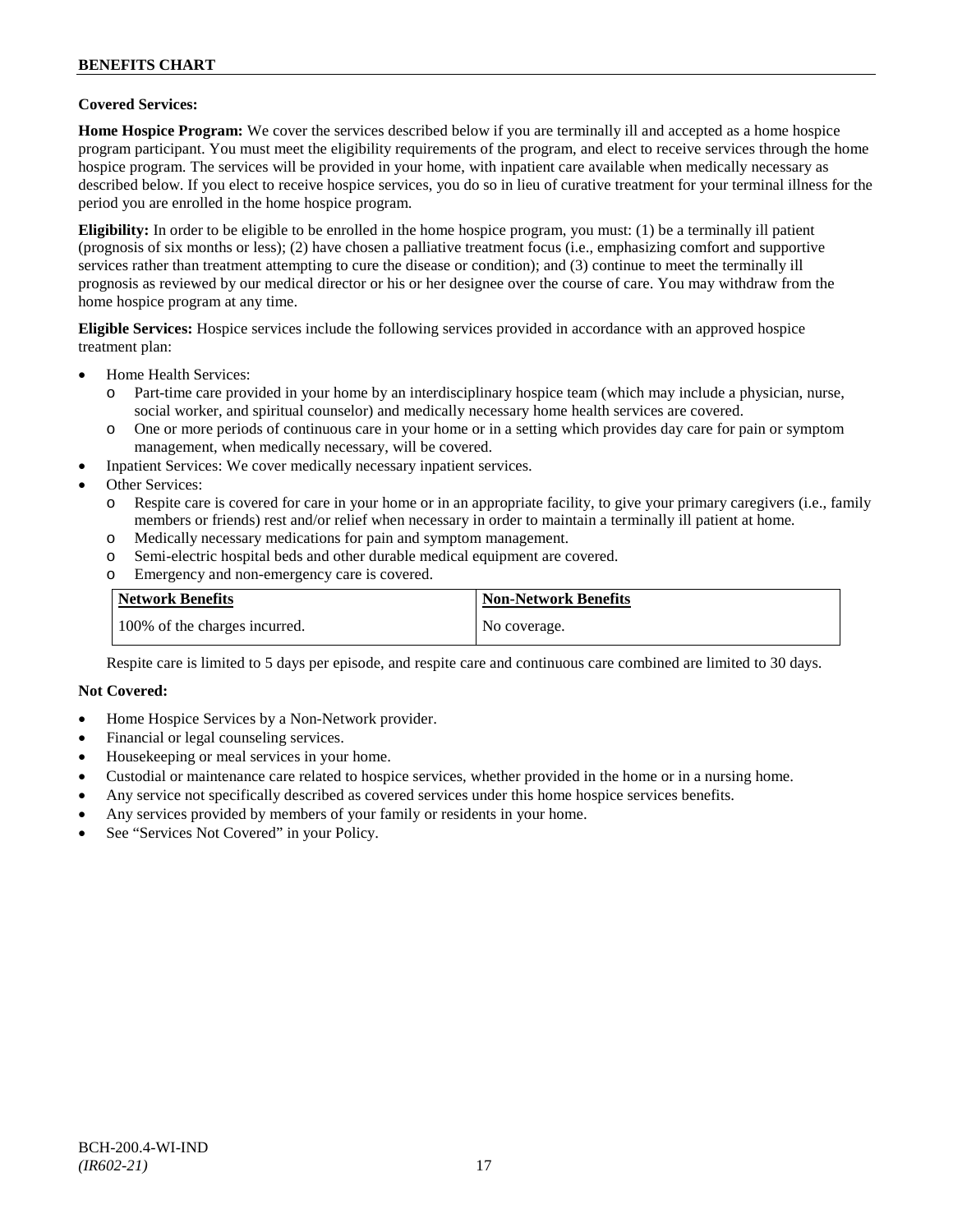# **HOSPITAL AND SKILLED NURSING FACILITY SERVICES**

### **Covered Services:**

We cover services as described below.

### **Medical or Surgical Hospital Services**

**Inpatient Hospital Services:** We cover the following medical or surgical services, for the treatment of acute illness or injury, which require the level of care only provided in an acute care facility. These services must be authorized by a physician.

Inpatient hospital services include: room and board; the use of operating or maternity delivery rooms; intensive care facilities; newborn nursery facilities; general nursing care, anesthesia, laboratory and diagnostic imaging services, radiation therapy, physical therapy, prescription drugs or other medications administered during treatment, blood and blood products (unless replaced), and blood derivatives, and other diagnostic or treatment related hospital services; physician and other professional medical and surgical services provided while in the hospital, including gender reassignment surgery that meets medical coverage criteria.

We cover, following a vaginal delivery, a minimum of 48 hours of inpatient care for the mother and newborn child. We cover, following a caesarean section delivery, a minimum of 96 hours of inpatient care for the mother and newborn child.

Health insurance issuers generally may not, under Federal law, restrict benefits for any hospital length of stay in connection with childbirth for the mother of newborn child to less than 48 hours following a vaginal delivery, or less than 96 hours following a caesarean section. However, Federal law generally does not prohibit the mother's or newborn's attending provider, after consulting with the mother, from discharging the mother or her newborn earlier than 48 hours (or 96 hours as applicable). In any case plans and issuers may not, under Federal law, require that a provider obtain authorization from the plan or the insurance issuer for prescribing a length of stay not in excess of 48 hours (or 96 hours).

| <b>Network Benefits</b>       | Non-Network Benefits          |
|-------------------------------|-------------------------------|
| 100% of the charges incurred. | 100% of the charges incurred. |

Each Insured's admission or confinement, including that of a newborn child, is separate and distinct from the admission or confinement of any other Insured.

**Outpatient Hospital, Ambulatory Care or Surgical Facility Services:** We cover the following medical and surgical services, for diagnosis or treatment of illness or injury on an outpatient basis. These services must be authorized by a physician.

Outpatient services include: use of operating rooms, maternity delivery rooms or other outpatient departments, rooms or facilities; and the following outpatient services: general nursing care, anesthesia, laboratory and diagnostic imaging services, radiation therapy, physical therapy, drugs administered during treatment, blood and blood products (unless replaced), and blood derivatives, and other diagnostic or treatment related outpatient services; physician and other professional medical and surgical services provided while an outpatient, including colonoscopies (starting at age 50, or under age 50 for people at high risk of colorectal cancer), and gender reassignment surgery that meets medical coverage criteria.

For Network Benefits, non-emergent, scheduled outpatient Magnetic Resonance Imaging (MRI) and Computed Tomography (CT) must be provided at a designated facility. Your physician or facility will obtain or verify prior authorization for these services, as needed.

To see the benefit level for diagnostic imaging services, laboratory services and physical therapy, see benefits under Diagnostic Imaging Services, Laboratory Services and Physical Therapy in this Benefits Chart.

| <b>Network Benefits</b>       | <b>Non-Network Benefits</b>   |
|-------------------------------|-------------------------------|
| 100% of the charges incurred. | 100% of the charges incurred. |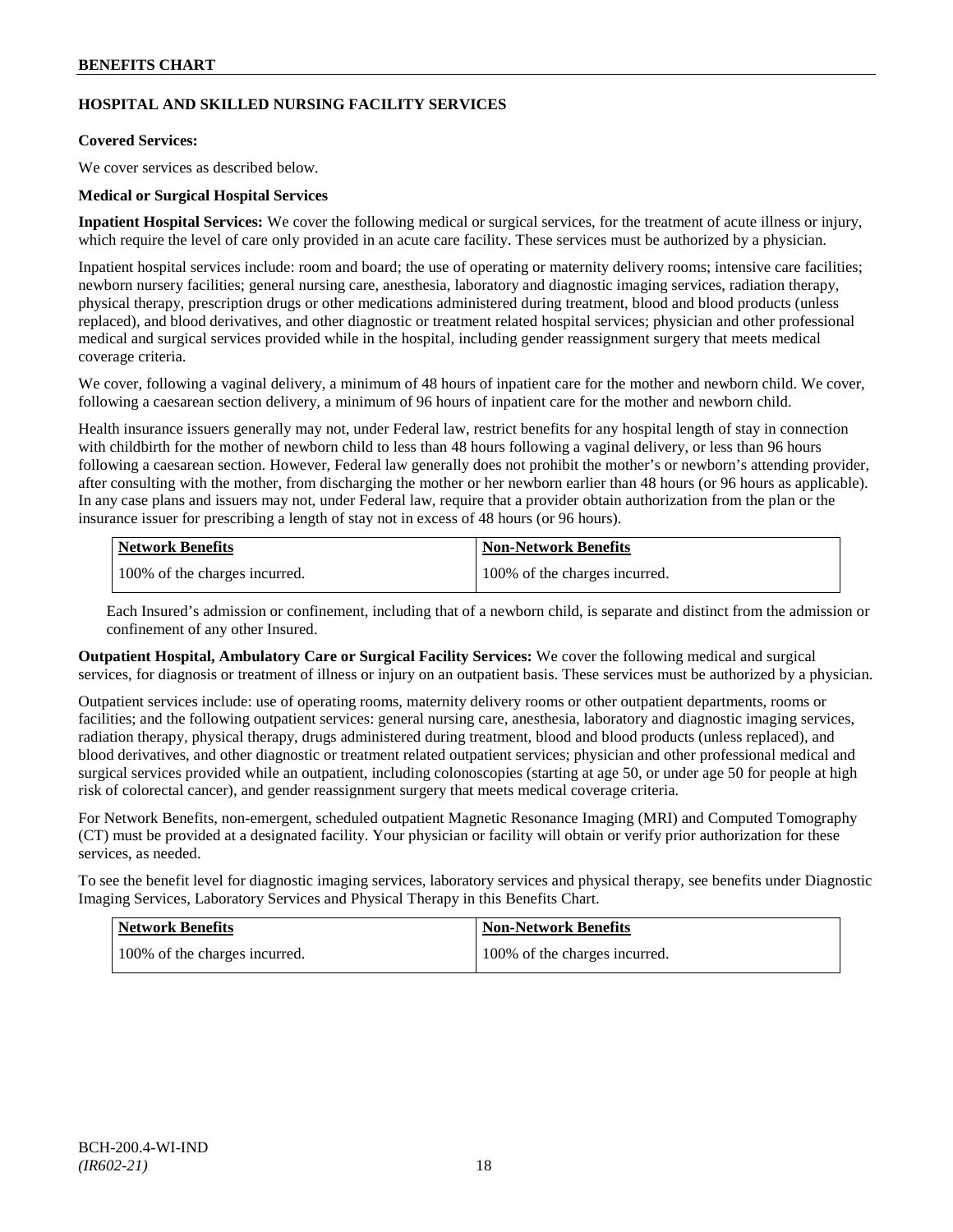**Skilled Nursing Facility Care:** We cover room and board, daily skilled nursing and related ancillary services for post-acute treatment and rehabilitative care of illness or injury that meets medical coverage criteria.

| Network Benefits                             | <b>Non-Network Benefits</b>                  |
|----------------------------------------------|----------------------------------------------|
| 100% of the charges incurred.                | 100% of the charges incurred.                |
| Limited to a 30 day maximum per confinement. | Limited to a 30 day maximum per confinement. |

Each day of services provided under the Network Benefits and Non-Network Benefits, combined, applies toward the maximum shown above.

### **Not Covered:**

- Services for items for personal convenience, such as television rental, are not covered.
- See "Services Not Covered" in your Policy.

# **INFERTILITY SERVICES**

### **Covered Services:**

We cover the diagnosis of infertility. These services include diagnostic procedures and tests provided in connection with an infertility evaluation, office visits and consultations to diagnose infertility.

| <b>Network Benefits</b>       | <b>Non-Network Benefits</b>   |
|-------------------------------|-------------------------------|
| 100% of the charges incurred. | 100% of the charges incurred. |

Coverage is limited to office visits and consultations to diagnose infertility. Treatment is not covered.

### **Not Covered:**

- Treatment of infertility, including, but not limited to, office visits, laboratory, diagnostic imaging services, and drugs for the treatment of infertility; assisted reproduction, including, but not limited to gamete intrafallopian tube transfer (GIFT), zygote intrafallopian tube transfer (ZIFT), intracytoplasmic sperm injection (ICSI), and/or in-vitro fertilization (IVF), and all charges associated with such procedures; reversal of sterilization; artificial insemination; and sperm, ova or embryo acquisition, retrieval or storage; however, we do cover office visits and consultations to diagnose infertility.
- Services related to the establishment of surrogate pregnancy and fees for a surrogate.
- See "Services Not Covered" in your Policy.

# **LABORATORY SERVICES**

#### **Covered Services:**

We cover laboratory tests when ordered by a provider and provided in a clinic or outpatient hospital facility. This includes blood tests to detect lead exposure in children between the ages of 6 months and 72 months.

To see the benefit level for inpatient hospital or skilled nursing facility services, see benefits under Inpatient Hospital and Skilled Nursing Facility Services in this Benefits Chart.

**Prostate-Specific Antigen (PSA) Test Coverage.** We cover prostate cancer screening for men 40 years of age or over who are symptomatic or in a high-risk category and for all men 50 years of age or older. Coverage includes prostate-specific antigen blood test and digital rectal examination.

| Network Benefits              | Non-Network Benefits          |
|-------------------------------|-------------------------------|
| 100% of the charges incurred. | 100% of the charges incurred. |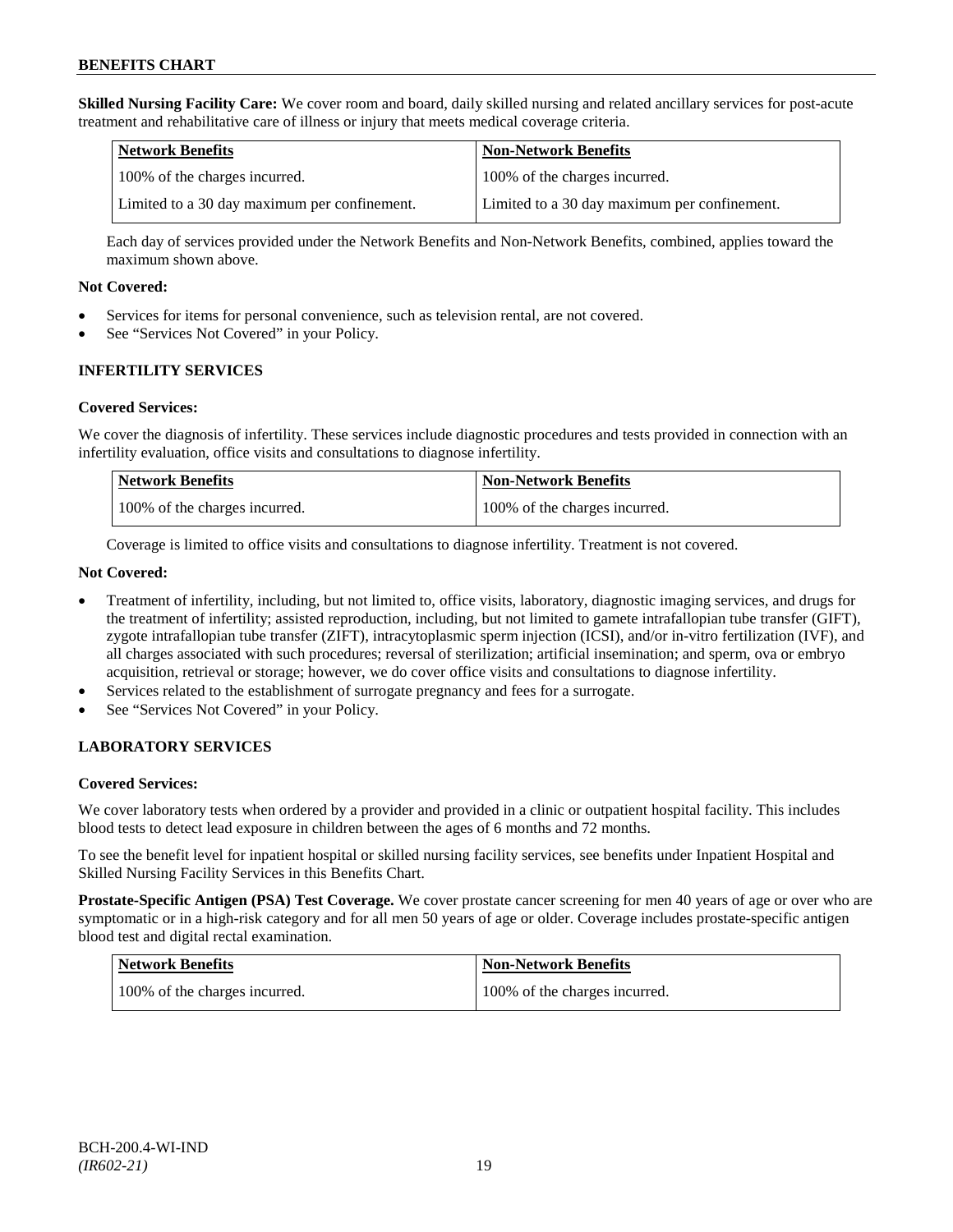### **All other laboratory services**

#### **Services for Illness or Injury**

| Network Benefits              | Non-Network Benefits          |
|-------------------------------|-------------------------------|
| 100% of the charges incurred. | 100% of the charges incurred. |

### **Preventive Services**

Laboratory services associated with preventive services are covered at the benefit level shown in the "Preventive Services" section of this Benefits Chart.

### **Not Covered:**

See "Services Not Covered" in your Policy.

# **MASTECTOMY RECONSTRUCTION BENEFIT**

# **Covered Services:**

We cover reconstruction of the breast on which the mastectomy has been performed; surgery and reconstruction of the other breast to produce symmetrical appearance, and prostheses and physical complications of all stages of mastectomy, including lymphedemas.

| <b>Network Benefits</b>                               | <b>Non-Network Benefits</b>                           |
|-------------------------------------------------------|-------------------------------------------------------|
| Coverage level is same as corresponding Network       | Coverage level is same as corresponding Non-Network   |
| Benefits, depending on type of service provided, such | Benefits, depending on type of service provided, such |
| as Office Visits for Illness or Injury, Inpatient or  | as Office Visits for Illness or Injury, Inpatient or  |
| Outpatient Hospital Services.                         | <b>Outpatient Hospital Services.</b>                  |

#### **Not Covered:**

See "Services Not Covered" in your Policy.

# **MEDICATION THERAPY DISEASE MANAGEMENT PROGRAM**

# **Covered Services:**

If you meet our criteria for coverage, you may qualify for our Medication Therapy Disease Management Program.

The program covers consultations with a designated Network pharmacist.

Covered services are based on established medical policies, which are subject to periodic review and modification by the medical directors. These medical policies (medical coverage criteria) are available by calling Member Services, or logging on to your "*my*HealthPartners" account at [healthpartners.com.](http://www.healthpartners.com/)

| <b>Network Benefits</b>       | <b>Non-Network Benefits</b> |
|-------------------------------|-----------------------------|
| 100% of the charges incurred. | No coverage.                |

# **Not Covered:**

See "Services Not Covered" in your Policy.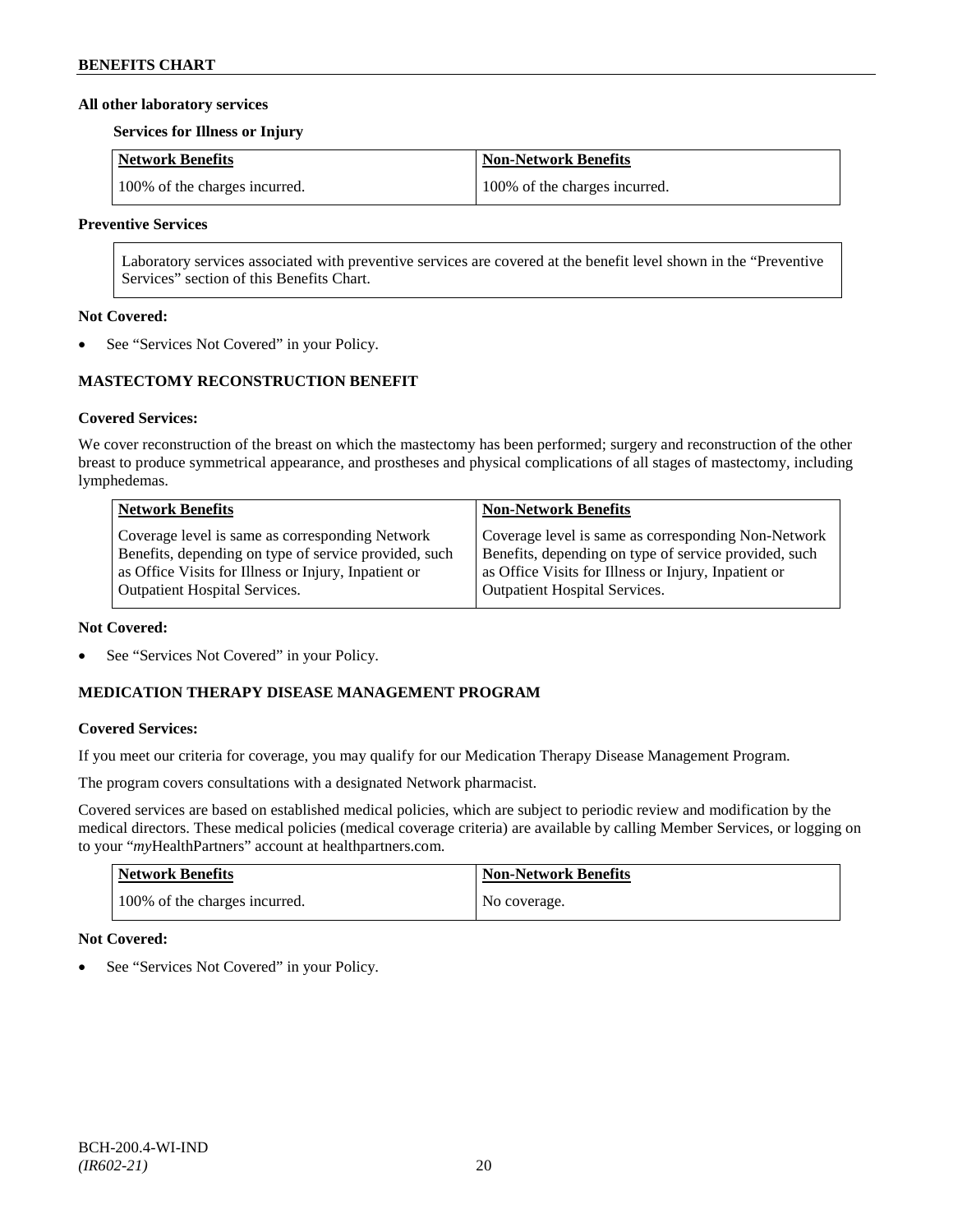# **OFFICE VISITS FOR ILLNESS OR INJURY**

### **Covered Services:**

We cover the following when medically necessary: professional medical and surgical services and related supplies, including biofeedback, of physicians and other health care providers; blood and blood products (unless replaced) and blood derivatives.

We cover diagnosis and treatment of illness or injury to the eyes. Where contact or eye glass lenses are prescribed as medically necessary for the post-operative treatment of cataracts or for the treatment of aphakia, or keratoconus, we cover the initial evaluation, lenses and fitting. Insureds must pay for lens replacement beyond the initial pair.

### **Office visits**

| Network Benefits              | <b>Non-Network Benefits</b>   |
|-------------------------------|-------------------------------|
| 100% of the charges incurred. | 100% of the charges incurred. |

#### **Convenience Clinics**

| <b>Network Benefits</b>       | <b>Non-Network Benefits</b>   |
|-------------------------------|-------------------------------|
| 100% of the charges incurred. | 100% of the charges incurred. |

#### **Scheduled Telephone Visits**

| <b>Network Benefits</b>       | <b>Non-Network Benefits</b>   |
|-------------------------------|-------------------------------|
| 100% of the charges incurred. | 100% of the charges incurred. |

### **E-visits**

### **Access to Online Care through virtuwell a[t virtuwell.com](http://www.virtuwell.com/)**

| <b>Network Benefits</b>       | <b>Non-Network Benefits</b> |
|-------------------------------|-----------------------------|
| 100% of the charges incurred. | No coverage.                |

### **All Other E-visits**

| <b>Network Benefits</b>       | Non-Network Benefits          |
|-------------------------------|-------------------------------|
| 100% of the charges incurred. | 100% of the charges incurred. |

# **Injections Administered in a Physician's Office, other than immunizations**

#### **Allergy Injections**

| Network Benefits              | <b>Non-Network Benefits</b>   |
|-------------------------------|-------------------------------|
| 100% of the charges incurred. | 100% of the charges incurred. |

# **All Other Injections**

| Network Benefits              | <b>Non-Network Benefits</b>   |
|-------------------------------|-------------------------------|
| 100% of the charges incurred. | 100% of the charges incurred. |

### **Not Covered:**

- Court ordered treatment, except as described in this Benefits Chart. Any resulting court ordered treatment for mental health services will be subject to the Policy's requirement for medical necessity.
- See "Services Not Covered" in your Policy.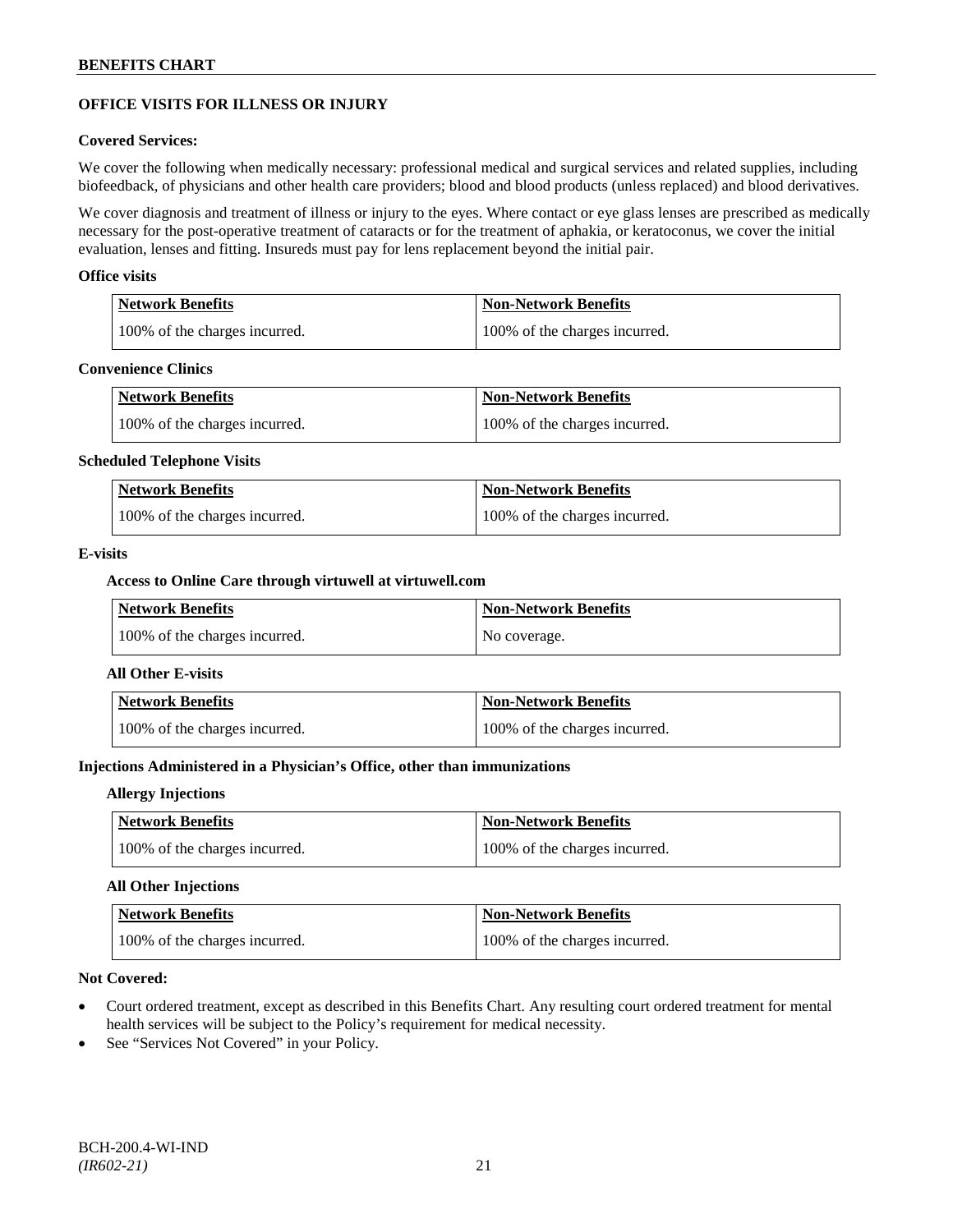# **PEDIATRIC EYEWEAR**

# **Covered Services:**

We cover pediatric eyewear for children, subject to our medical coverage criteria. Coverage under this provision will continue until the end of the month in which the child turns age 19. We also cover low vision services. These medical policies (medical coverage criteria) are available by calling Member Services, or logging on to your "*my*HealthPartners" account at [healthpartners.com.](http://www.healthpartners.com/)

| Network Benefits              | <b>Non-Network Benefits</b> |
|-------------------------------|-----------------------------|
| 100% of the charges incurred. | No coverage.                |

Limited to one pair of eyeglasses (lenses and frames), or one pair of contact lenses per calendar year.

# **Not Covered:**

- Replacement of eyeglasses or contact lenses due to loss or theft.
- Contact lenses for cosmetic purposes.
- See "Services Not Covered" in your Policy.

# **PHYSICAL THERAPY, OCCUPATIONAL THERAPY, SPEECH THERAPY AND OTHER SPECIFIED THERAPIES**

# **Covered Services:**

We cover the following physical therapy, occupational therapy and speech therapy services:

- Medically necessary rehabilitative care to correct the effects of illness or injury.
- Habilitative services rendered for congenital, developmental or medical conditions which have significantly limited the successful initiation of normal speech and normal motor development.

Massage therapy which is performed in conjunction with other treatment/modalities by a physical or occupational therapist, is part of a prescribed treatment plan and is not billed separately is covered.

We cover services provided in a clinic. We also cover physical therapy provided in an outpatient hospital facility. To see the benefit level for inpatient hospital or skilled nursing facility services, see benefits under "Inpatient Hospital and Skilled Nursing Facility Services".

# **Rehabilitative Care**

| <b>Network Benefits</b>                                                                       | <b>Non-Network Benefits</b>                                                                   |
|-----------------------------------------------------------------------------------------------|-----------------------------------------------------------------------------------------------|
| 100% of the charges incurred.                                                                 | 100% of the charges incurred.                                                                 |
| Physical, Occupational and Speech Therapy are limited<br>to 20 visits each per calendar year. | Physical, Occupational and Speech Therapy are<br>limited to 20 visits each per calendar year. |

In addition to the services provided above, we cover a minimum of:

20 visits per calendar year for pulmonary rehabilitation therapy,

- 36 visits per calendar year for cardiac rehabilitation therapy,
- 30 visits per calendar year for post-cochlear implant aural therapy,
- 20 visits per calendar year for cognitive rehabilitation therapy.

The maximum number of visits are combined for Network Benefits and Non-Network Benefits.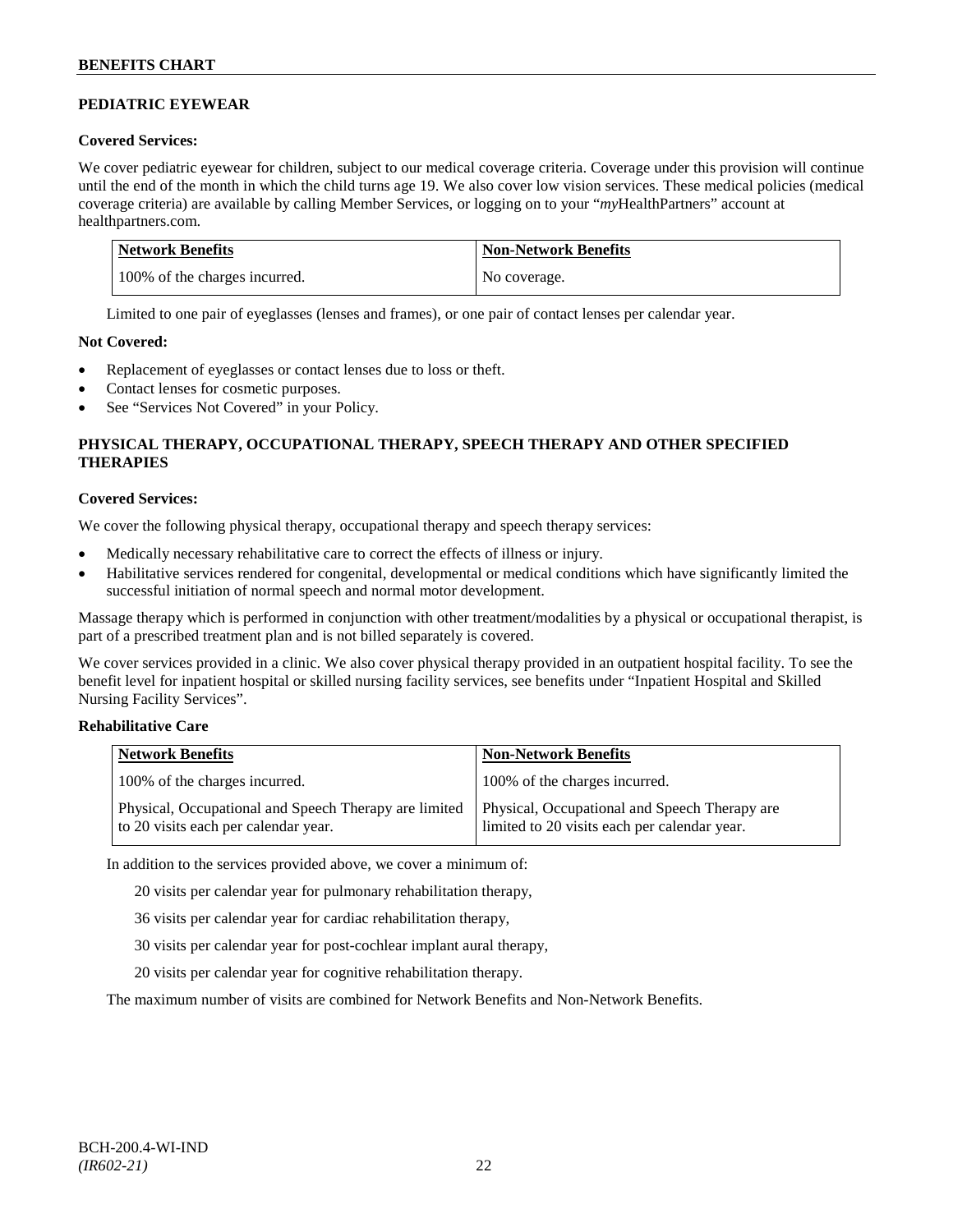# **Habilitative Care**

| Network Benefits                                                                              | <b>Non-Network Benefits</b>                                                                   |
|-----------------------------------------------------------------------------------------------|-----------------------------------------------------------------------------------------------|
| 100% of the charges incurred.                                                                 | 100% of the charges incurred.                                                                 |
| Physical, Occupational and Speech Therapy are limited<br>to 20 visits each per calendar year. | Physical, Occupational and Speech Therapy are<br>limited to 20 visits each per calendar year. |

The maximum number of visits is combined for Network Benefits and Non-Network Benefits.

### **Not Covered:**

- Massage therapy for the purpose of comfort or convenience of the Insured.
- See "Services Not Covered" in your Policy.

# **PRESCRIPTION DRUG SERVICES**

### **Covered Services:**

We cover prescription drugs and medications that can be self-administered or are administered in a physician's office.

# **For Network Benefits, drugs and medications must be obtained at a network pharmacy.**

### **Outpatient Drugs (except as specified below)**

| <b>Network Benefits</b>                                                                                                                                                                                                                                                                                                                                                      | <b>Non-Network Benefits</b>   |
|------------------------------------------------------------------------------------------------------------------------------------------------------------------------------------------------------------------------------------------------------------------------------------------------------------------------------------------------------------------------------|-------------------------------|
| 100% of the charges incurred.                                                                                                                                                                                                                                                                                                                                                | 100% of the charges incurred. |
| Oral chemotherapy drugs are included on the<br>Specialty Drug List. However, you pay the applicable<br>outpatient drug benefit. As required by Wisconsin law,<br>you will not pay higher cost sharing (deductible,<br>copayment or coinsurance) for orally administered<br>chemotherapy drugs than you pay for injected or<br>intravenously administered chemotherapy drugs. |                               |

# **Mail Order Drugs**

| <b>Network Benefits</b>                                                                                                                                                                                            | <b>Non-Network Benefits</b> |
|--------------------------------------------------------------------------------------------------------------------------------------------------------------------------------------------------------------------|-----------------------------|
| For your convenience, you may also get up to a 90-day<br>supply of outpatient prescription drugs that can be self-<br>administered through the designated mail order service.                                      | See Network Benefits.       |
| Outpatient drugs ordered through this service are.<br>covered at the benefit percent and copayments shown in<br>Outpatient Drugs above.                                                                            |                             |
| New prescriptions to treat chronic conditions and trial<br>drugs will be limited to quantity limits described at the<br>end of this section. You will have to pay one copayment<br>for your initial 30-day supply. |                             |
| Specialty Drugs are not available through the mail order<br>service.                                                                                                                                               |                             |

### **Tobacco Cessation Drugs are covered for all FDA approved tobacco cessation drugs**

| Network Benefits              | <b>Non-Network Benefits</b>   |
|-------------------------------|-------------------------------|
| 100% of the charges incurred. | 100% of the charges incurred. |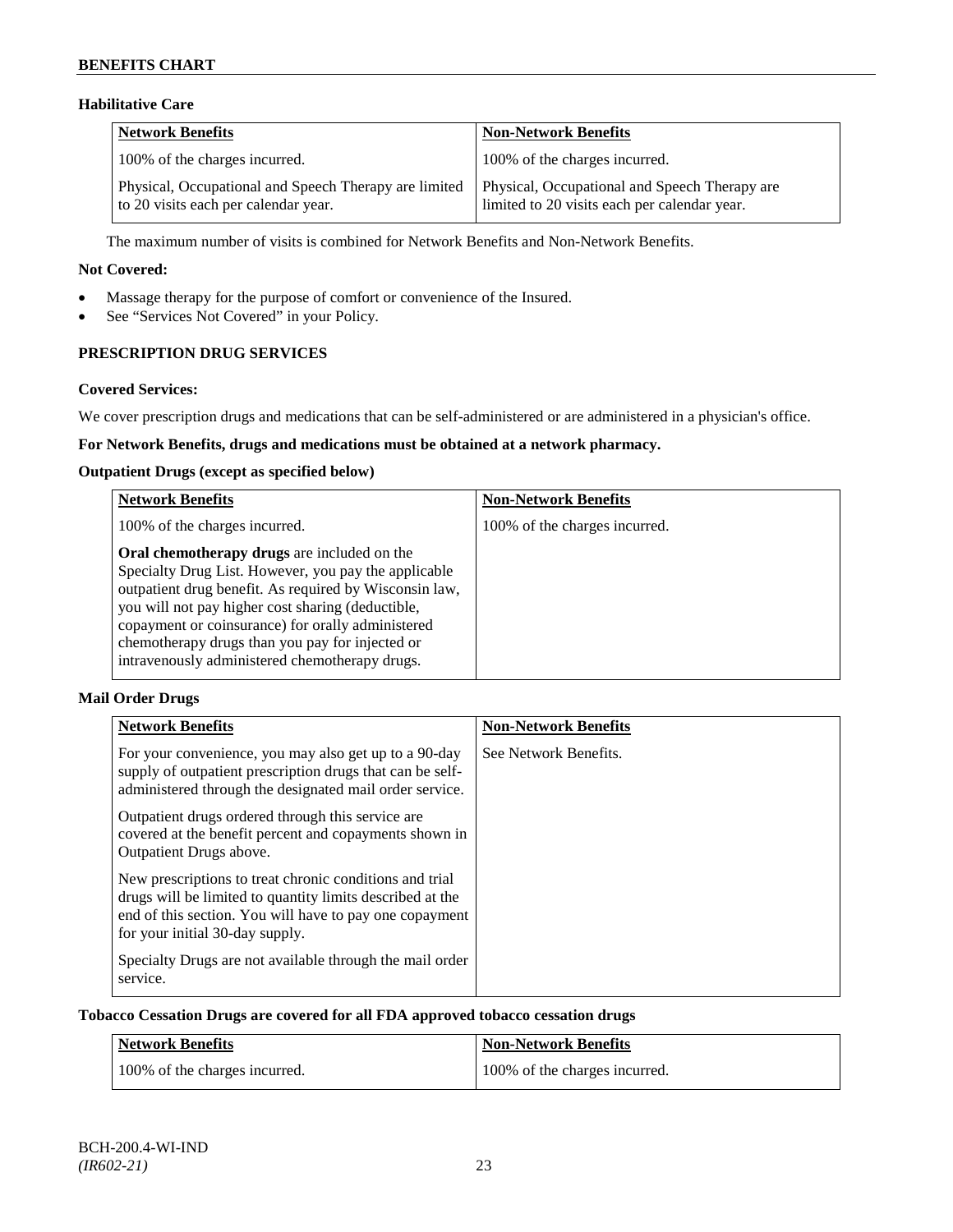# **Contraceptive Drugs**

| <b>Network Benefits</b>                                                                                                          | <b>Non-Network Benefits</b>   |
|----------------------------------------------------------------------------------------------------------------------------------|-------------------------------|
| 100% of the charges incurred for formulary drugs.                                                                                | 100% of the charges incurred. |
| If a physician requests that a Non-Formulary<br>contraceptive drug be dispensed as written, the drug<br>will be covered at 100%. |                               |

# **Specialty Drugs that are Self-Administered**

| <b>Network Benefits</b>                                                                                                                                                                                                                                                                                                                                                      | <b>Non-Network Benefits</b> |
|------------------------------------------------------------------------------------------------------------------------------------------------------------------------------------------------------------------------------------------------------------------------------------------------------------------------------------------------------------------------------|-----------------------------|
| 100% of the charges incurred.                                                                                                                                                                                                                                                                                                                                                | No coverage.                |
| Oral chemotherapy drugs are included on the<br>Specialty Drug List. However, you pay the applicable<br>outpatient drug benefit. As required by Wisconsin law,<br>you will not pay higher cost sharing (deductible,<br>copayment or coinsurance) for orally administered<br>chemotherapy drugs than you pay for injected or<br>intravenously administered chemotherapy drugs. |                             |

In order for the plan to better manage available manufacturer-funded copayment assistance, copayments for certain specialty medications may vary and be set to approximate the maximum of any available manufacturer-funded copayment assistance programs. However, in no case will true out-of-pocket costs to the Insured be greater than the maximum copayment/coinsurance shown in this Benefits Chart. Manufacturer-funded copayment assistance received by an Insured will not apply to the Insured's annual deductible or out-of-pocket limit.

Specialty Drugs are limited to drugs on the Specialty Drug List and must be obtained from a designated vendor.

### **Limitations:**

- Certain drugs may require prior authorization as indicated on the Formulary. HealthPartners may require prior authorization for the drug and also the site where the drug will be provided. Certain drugs are subject to our utilization review process and quantity limits.
- Certain non-formulary drugs require prior authorization. In addition, certain drugs may be subject to any quantity limits applied as part of our trial program.
- If an Insured requests a brand name drug when there is a generic equivalent, the brand name drug will be covered up to the charge that would apply to the generic drug, minus any required copayment. If a physician requests that a brand name drug be dispensed as written, and we determine the brand name drug is medically necessary, the drug will be paid at the brand name drug benefit.
- We may require Insureds to try over-the-counter (OTC) drug alternatives before approving more costly formulary prescription drugs.
- Unless otherwise specified in the Prescription Drug Services section, you may receive up to a 30-day supply per prescription.
- New prescriptions to treat certain chronic conditions are limited to a 30-day supply.
- A 90-day supply will be covered and dispensed only at pharmacies that participate in our extended day supply program.
- No more than a 30-day supply of Specialty Drugs will be covered and dispensed at a time unless it's a manufacturer supplied drug that cannot be split that supplies the Insured with more than a 30-day supply.
- If a copayment is required, you must pay one copayment for each 30-day supply, or portion thereof.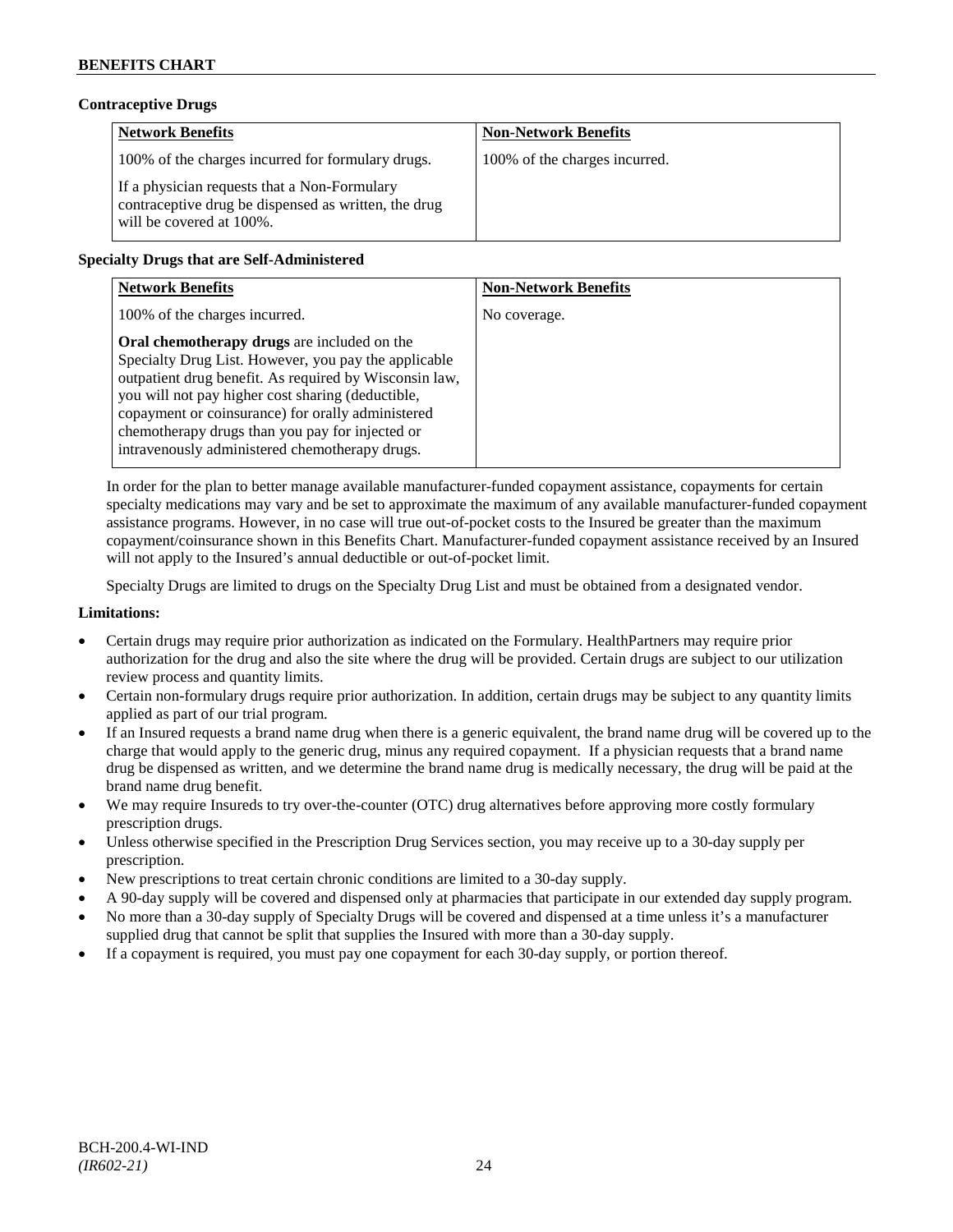### **Not Covered:**

- Replacement of prescription drugs, medications, equipment and supplies due to loss, damage or theft.
- Nonprescription (over-the-counter) drugs or medications, including, but not limited to, vitamins, supplements, homeopathic remedies, and non-FDA approved drugs, unless listed on the Formulary and prescribed by a physician or legally authorized health care provider under applicable state and federal law. This exclusion does not include over-thecounter contraceptives for women as allowed under the Affordable Care Act when the Insured obtains a prescription for the item. In addition, if the Insured obtains a prescription, this exclusion does not include aspirin to prevent cardiovascular disease for men and women of certain ages; folic acid supplements for women who may become pregnant; fluoride chemoprevention supplements for children without fluoride in their water source; and iron supplements for children age 6- 12 who are at risk for anemia.
- All drugs for the treatment of sexual dysfunction.
- All drugs for the treatment of growth deficiency.
- All drugs for the treatment of infertility.
- Medical cannabis.
- Drugs on the Excluded Drug List. The Excluded Drug List includes select drugs within a therapy class that are not eligible for coverage. This includes drugs that may be excluded for certain indications. The Excluded Drug List is available at [healthpartners.com.](http://www.healthpartners.com/)
- Drugs that are newly approved by the FDA until they are reviewed and approved by HealthPartners Pharmacy and Therapeutics Committee.
- Medical devices approved by the FDA will not be covered under the Prescription Drug Services section unless they are on our formulary. Covered medical devices are generally submitted and reimbursed under your medical benefits.
- See "Services Not Covered" in your Policy.

# **PREVENTIVE SERVICES**

### **Applicable Definitions:**

**Routine Preventive Services** are routine healthcare services that include screenings, check-ups and counseling to prevent illness, disease or other health problems before symptoms occur.

**Diagnostic Services** are services to help a provider understand your symptoms, diagnose illness and decide what treatment may be needed. They may be the same services that are listed as preventive services, but they are being used as diagnostic services. Your provider will determine if these services are preventive or diagnostic. These services are not preventive if received as part of a visit to diagnose, manage or maintain an acute or chronic medical condition, illness or injury. When that occurs, unless otherwise indicated below, standard deductibles, copayments or coinsurance apply.

#### **Covered Services:**

We cover preventive services that meet any of the requirements under the Affordable Care Act (ACA) shown in the bulleted items below. These preventive services are covered at 100% under the Network Benefits with no deductible, copayments or coinsurance. (If a preventive service is not required by the ACA and it is covered at a lower benefit level, it will be specified below.) Preventive benefits mandated under the ACA are subject to periodic review and modification. Changes would be effective in accordance with the federal rules. Preventive services mandated by the ACA include:

- Evidence-based items or services that have in effect a rating of A or B in the current recommendations of the United States Preventive Services Task Force with respect to the individual;
- Immunizations for routine use in children, adolescents, and adults that have in effect a recommendation from the Advisory Committee on Immunization Practices of the Centers for Disease Control and Prevention with respect to the individual;
- With respect to infants, children, and adolescents, evidence-informed preventive care and screenings provided for in comprehensive guidelines supported by the Health Resources and Services Administration; and
- With respect to women, preventive care and screenings provided for in comprehensive guidelines supported by the Health Resources and Services Administration.

Covered services are based on established medical policies, which are subject to periodic review and modification by the medical directors. These medical policies (medical coverage criteria) are available by calling Member Services, or logging on to your "*my*HealthPartners" account at [healthpartners.com.](http://www.healthpartners.com/)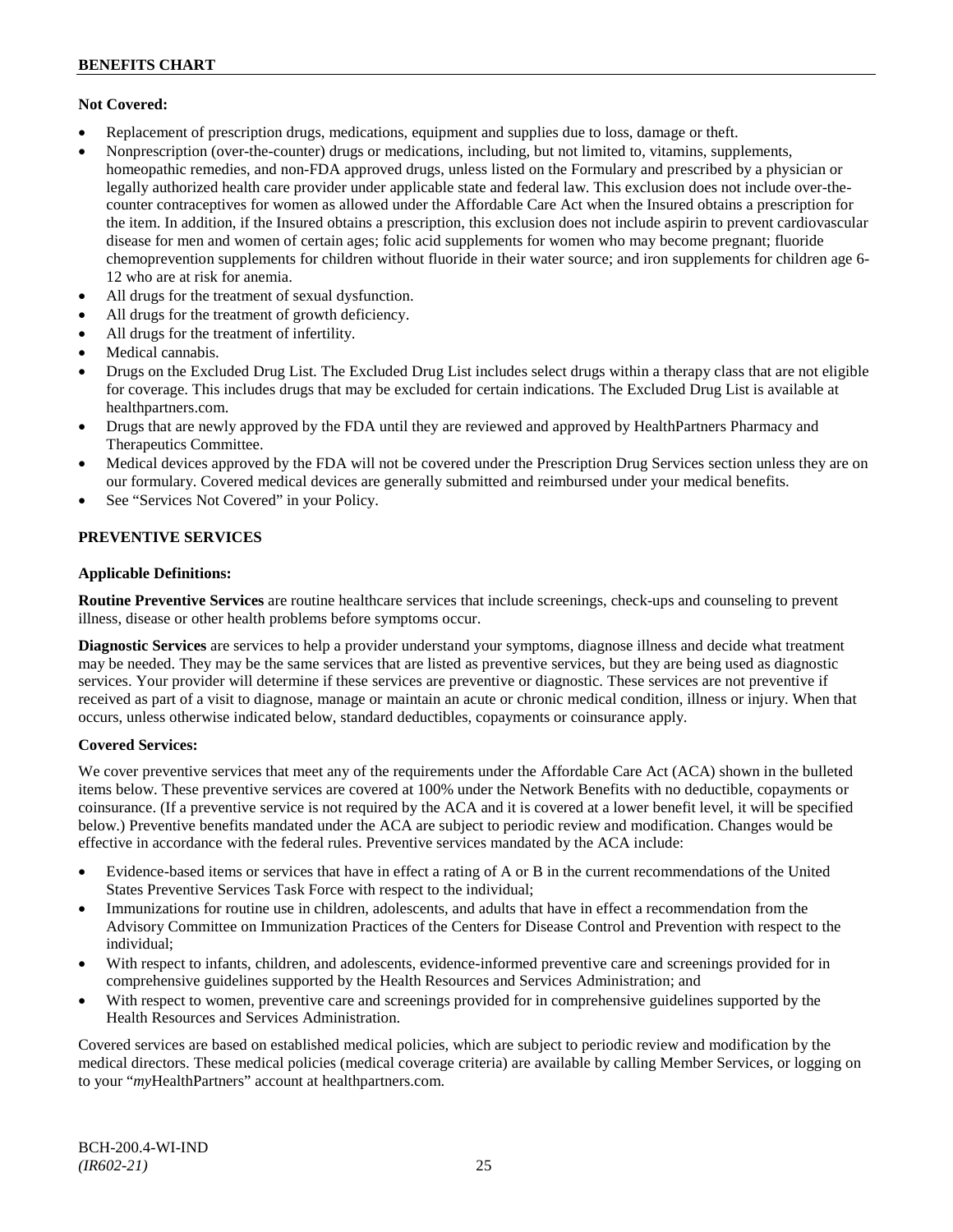### **ACA and state mandated preventive services are covered as follows:**

**Routine Health Exams and Periodic Health Assessments**. A physician or health care provider will counsel you as to how often health assessments are needed based on age, sex and health status. This includes screening and counseling for tobacco cessation and all FDA approved tobacco cessation medications including over-the-counter drugs (as shown in the Prescription Drug Services section).

| Network Benefits              | Non-Network Benefits          |
|-------------------------------|-------------------------------|
| 100% of the charges incurred. | 100% of the charges incurred. |

**Child Health Supervision Services.** This includes pediatric preventive services such as newborn screenings, appropriate immunizations, developmental assessments and laboratory services appropriate to the age of the child from birth to 72 months, and appropriate immunizations to age 18.

| <b>Network Benefits</b>       | <b>Non-Network Benefits</b>   |
|-------------------------------|-------------------------------|
| 100% of the charges incurred. | 100% of the charges incurred. |

### **Routine Prenatal Care and Exams**

| Network Benefits              | Non-Network Benefits          |
|-------------------------------|-------------------------------|
| 100% of the charges incurred. | 100% of the charges incurred. |

**Routine Postnatal Care.** This includes health exams, assessments, education and counseling relating to the period immediately after childbirth.

| <b>Network Benefits</b>       | Non-Network Benefits          |
|-------------------------------|-------------------------------|
| 100% of the charges incurred. | 100% of the charges incurred. |

**Routine Screening Procedures for Cancer.** This includes colorectal screening starting at age 50 and under age 50 for people at high risk of colorectal cancer. This also includes other cancer screenings recommended by the USPSTF with an A or B rating. Women's preventive health services below describe additional routine screening procedures for cancer.

| Network Benefits              | <b>Non-Network Benefits</b>   |
|-------------------------------|-------------------------------|
| 100% of the charges incurred. | 100% of the charges incurred. |

# **Routine Eye and Hearing Exams for members under the age of 22**

| Network Benefits              | <b>Non-Network Benefits</b>   |
|-------------------------------|-------------------------------|
| 100% of the charges incurred. | 100% of the charges incurred. |

**Professional Voluntary Family Planning Services.** This includes services to prevent or delay a pregnancy, including counseling and education. Services must be provided by a licensed provider.

| <b>Network Benefits</b>       | <b>Non-Network Benefits</b>   |
|-------------------------------|-------------------------------|
| 100% of the charges incurred. | 100% of the charges incurred. |

#### **Adult Immunizations**

| <b>Network Benefits</b>       | <b>Non-Network Benefits</b>   |
|-------------------------------|-------------------------------|
| 100% of the charges incurred. | 100% of the charges incurred. |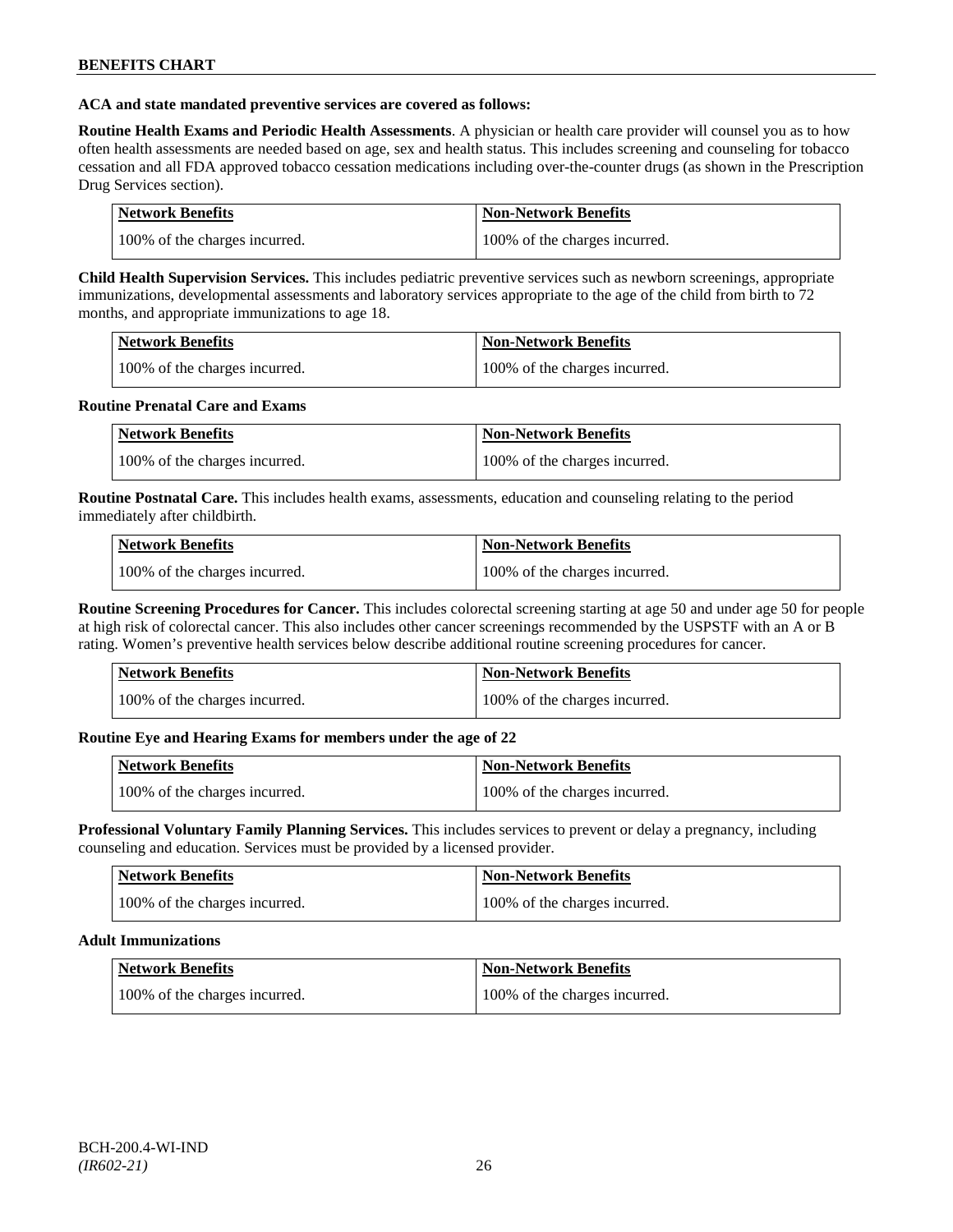**Women's Preventive Health Services.** This includes mammograms, screenings for cervical cancer (pap smears), breast pumps, human papillomavirus (HPV) testing, counseling for sexually transmitted infections, counseling and screening for human immunodeficiency virus (HIV), and all FDA approved contraceptive methods as prescribed by a doctor, sterilization procedures, education and counseling (see the Prescription Drug Services section for coverage of oral contraceptive drugs). We also provide genetic screening for BRCA if someone in your family has the gene or you have a diagnosis of cancer.

The U.S. Preventive Services Task Force (USPSTF) recommends screening mammography, with or without clinical breast examination (CBE), every 1-2 years for women aged 40 and older. For women age 50 and older, we cover an annual mammogram.

| Network Benefits              | <b>Non-Network Benefits</b>   |
|-------------------------------|-------------------------------|
| 100% of the charges incurred. | 100% of the charges incurred. |

**Obesity Screening and Management.** We cover obesity screening and counseling for all ages during a routine preventive care exam. If you are age 18 or older and have a body mass index of 30 or more, we also cover intensive obesity management to help you lose weight. Your primary care doctor can coordinate these services.

| <b>Network Benefits</b>       | <b>Non-Network Benefits</b>   |
|-------------------------------|-------------------------------|
| 100% of the charges incurred. | 100% of the charges incurred. |

**Preventive Medications.** We cover preventive medications currently recommended by USPSTF with an A or B rating if they are prescribed by your medical provider and they are listed on our Formulary. Preventive medications are subject to periodic review and modification. Changes would be effective in accordance with the federal rules and reflected in our current medical coverage criteria for preventive care services.

| <b>Network Benefits</b>       | <b>Non-Network Benefits</b>   |
|-------------------------------|-------------------------------|
| 100% of the charges incurred. | 100% of the charges incurred. |

# **In addition to any ACA or state mandated preventive services referenced above, we cover the following eligible preventive services:**

# **Routine Hearing Exams for Adults Age 22 and older**

| Network Benefits              | <b>Non-Network Benefits</b>   |
|-------------------------------|-------------------------------|
| 100% of the charges incurred. | 100% of the charges incurred. |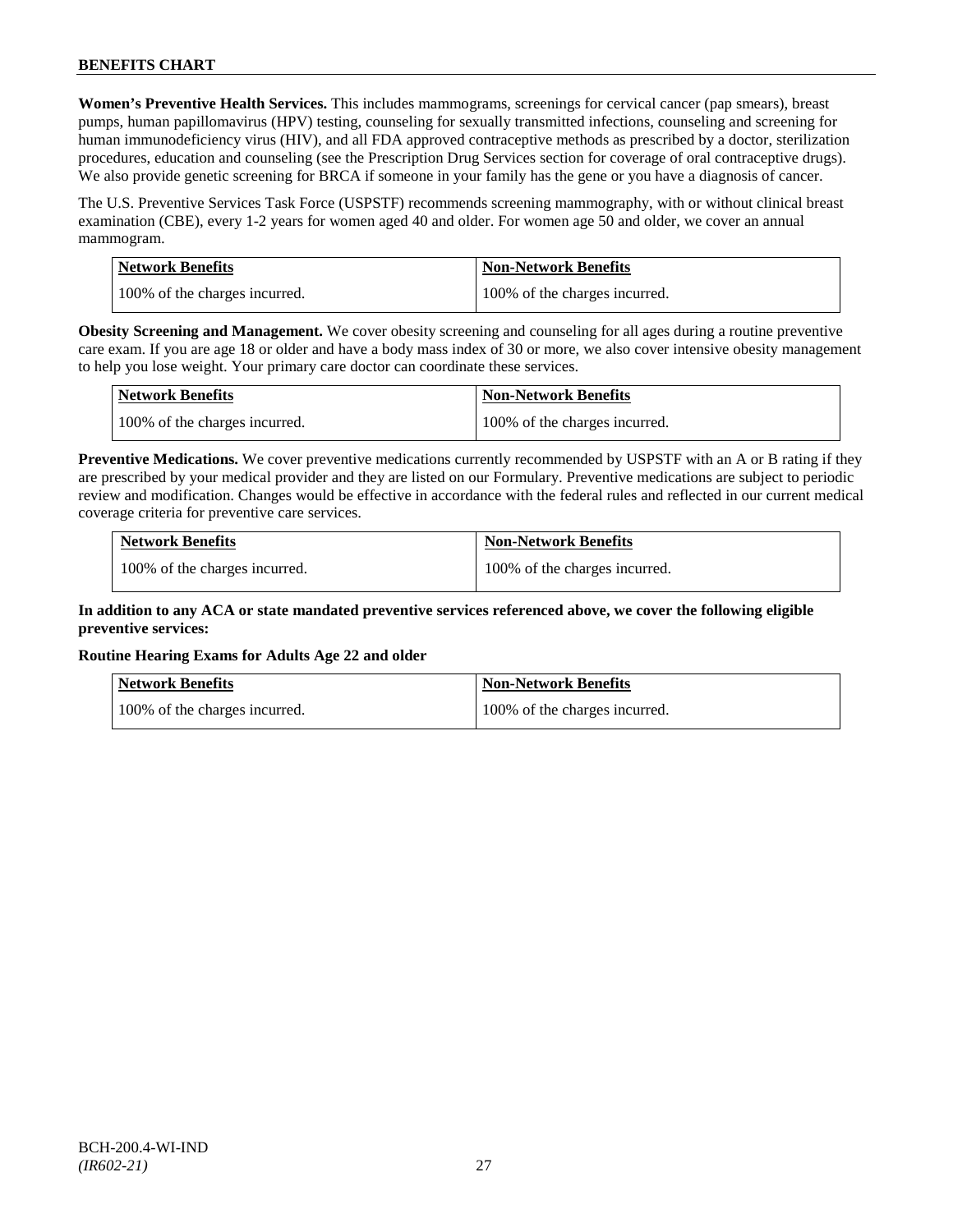**Ovarian Cancer Surveillance Tests for women who are at risk.** "At risk for ovarian cancer" means (1) having a family history that includes any of the following: one or more first-degree or second-degree relatives with ovarian cancer, clusters of female relatives with breast cancer or nonpolyposis colorectal cancer; or (2) testing positive for BRCA1 or BRCA2 mutations. "Surveillance tests for ovarian cancer" means annual screening using: CA-125 serum tumor marker testing, transvaginal ultrasound, pelvic examination or other proven ovarian cancer screening tests currently being evaluated by the federal Food and Drug Administration or by the National Cancer Institute.

| <b>Network Benefits</b>                                 | <b>Non-Network Benefits</b>                             |
|---------------------------------------------------------|---------------------------------------------------------|
| Coverage level is same as corresponding Network         | Coverage level is same as corresponding Non-Network     |
| Benefit, depending on type of service provided, such as | Benefit, depending on type of service provided, such as |
| Diagnostic Imaging Services, Laboratory Services        | Diagnostic Imaging Services, Laboratory Services        |
| Office Visits for Illness or Injury, or Preventive      | Office Visits for Illness or Injury, or Preventive      |
| Services.                                               | Services.                                               |

### **Limitations:**

• Services are not preventive if received as part of a visit to diagnose, manage or maintain an acute or chronic medical condition, illness or injury. When that occurs, unless otherwise indicated above, standard deductibles, copayments or coinsurance apply.

### **Not Covered:**

- Routine eye exams for adults age 22 and older.
- See "Services Not Covered" in your Policy.

# **TRANSPLANT SERVICES**

### **Applicable Definitions:**

**Autologous.** This is when the source of cells is from the individual's own marrow or stem cells.

**Allogeneic.** This is when the source of cells is from a related or unrelated donor's marrow or stem cells.

**Allogeneic Bone Marrow Transplant.** This is when the bone marrow is harvested from the related or unrelated donor and stored. The patient undergoes treatment which includes tumor ablation with high-dose chemotherapy and/or radiation. The bone marrow is reinfused (transplanted).

**Autologous Bone Marrow Transplant.** This is when the bone marrow is harvested from the individual and stored. The patient undergoes treatment which includes tumor ablation with high-dose chemotherapy and/or radiation. The bone marrow is reinfused (transplanted).

**Autologous/Allogeneic Stem Cell Support.** This is a treatment process that includes stem cell harvest from either bone marrow or peripheral blood, tumor ablation with high-dose chemotherapy and/or radiation, stem cell reinfusion, and related care. Autologous/allogeneic bone marrow transplantation and high dose chemotherapy with peripheral stem cell rescue/support are considered to be autologous/allogeneic stem cell support.

**Designated Transplant Center.** This is any health care provider, group or association of health care providers designated by us to provide services, supplies or drugs for specified transplants for our Insureds.

**Transplant Services.** This is transplantation (including retransplants) of the human organs or tissue listed below, including all related post-surgical treatment, follow-up care and drugs and multiple transplants for a related cause. Transplant services do not include other organ or tissue transplants or surgical implantation of mechanical devices functioning as a human organ, except surgical implantation of an FDA approved Ventricular Assist Device (VAD) or total artificial heart, functioning as a temporary bridge to heart transplantation.

Prior authorization is required prior to consultation to support coordination of care and benefits.

# **Covered Services:**

We cover eligible transplant services (as defined above) while you are covered under your Policy. Transplants that will be considered for coverage are limited to the following:

Kidney transplants for end-stage disease.

BCH-200.4-WI-IND *(IR602-21)* 28